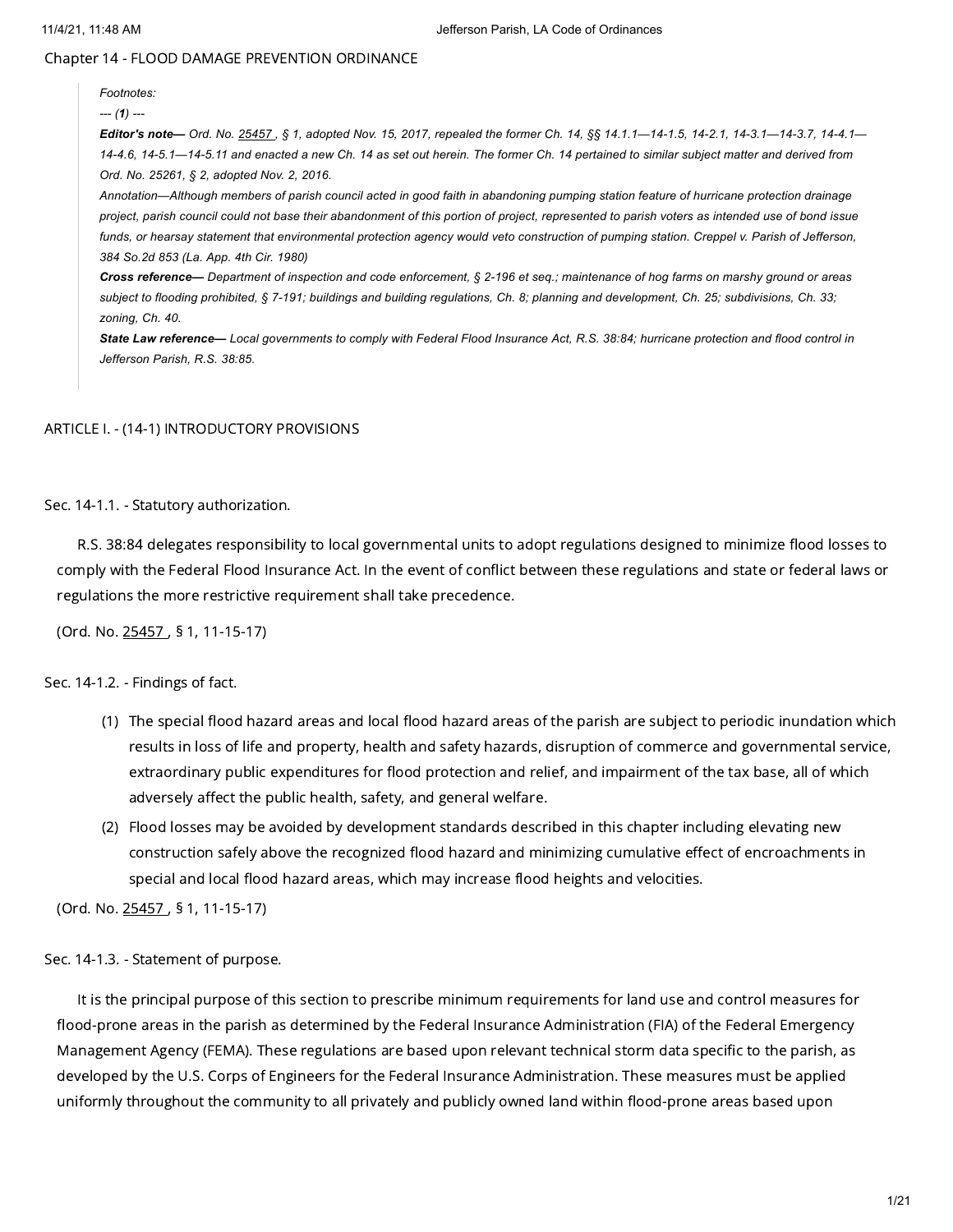standards set forth in these regulations as prescribed by the Federal Insurance Administration. It is the purpose of this chapter to promote the public health, safety, and general welfare and to minimize public and private losses due to flood conditions in specific areas by provisions designed to:

- (1) Protect human life and health; and
- (2) Minimize expenditure of public money for costly flood control projects; and
- (3) Minimize the need for rescue and relief efforts associated with flooding and generally undertaken at the expense of the general public; and
- (4) Minimize prolonged business interruptions; and
- (5) Minimize damage to public facilities located in special flood hazard areas and local flood hazard areas; and
- (6) Ensure that current flood hazard data is available for property owners, prospective buyers, insurance agents, real estate agents, and other interested parties; and
- (7) Ensure that those who develop in special flood hazard areas or local flood hazard areas do so pursuant to this chapter; and
- (8) Ensure that those who develop special flood hazard areas or local flood hazard areas assume responsibility for their actions.

(Ord. No. [25457](https://library.municode.com/) , § 1, 11-15-17)

Sec. 14-1.4. - Methods of reducing flood losses.

In order to accomplish its purposes, this chapter includes methods and provisions to:

- (1) Restrict or prohibit development which is dangerous to health, safety, and property due to flood hazards, or which result in damaging increases in flood heights or velocities; and
- (2) Require that development vulnerable to floods, including facilities which serve such development, be protected against flood damage at the time of initial construction; and
- (3) Control the alteration of natural floodplains, stream channels, and natural protective barriers, which help accommodate or channel flood waters;
- (4) Control filling, grading, dredging, and other development which may increase flood damage; and
- (5) Prevent or regulate the construction of flood barriers which will unnaturally divert floodwater or which may increase flood hazards in other areas.

(Ord. No. [25457](https://library.municode.com/) , § 1, 11-15-17)

# ARTICLE II. - (14-2) DEFINITIONS

# Sec. 14-2.1. - [Definitions.]

As used in this chapter, the following words and phrases shall have the meaning given in this article:

Adverse impact. Causing increased flood stages, increased flood velocity, or increased flows in or near a special or local flood hazard area, to an extent including to but not limited to an increase in base flood elevation equal or greater than foot on upstream, downstream, or adjacent properties.

Anchored. Adequately secured to prevent flotation, collapse or lateral movement.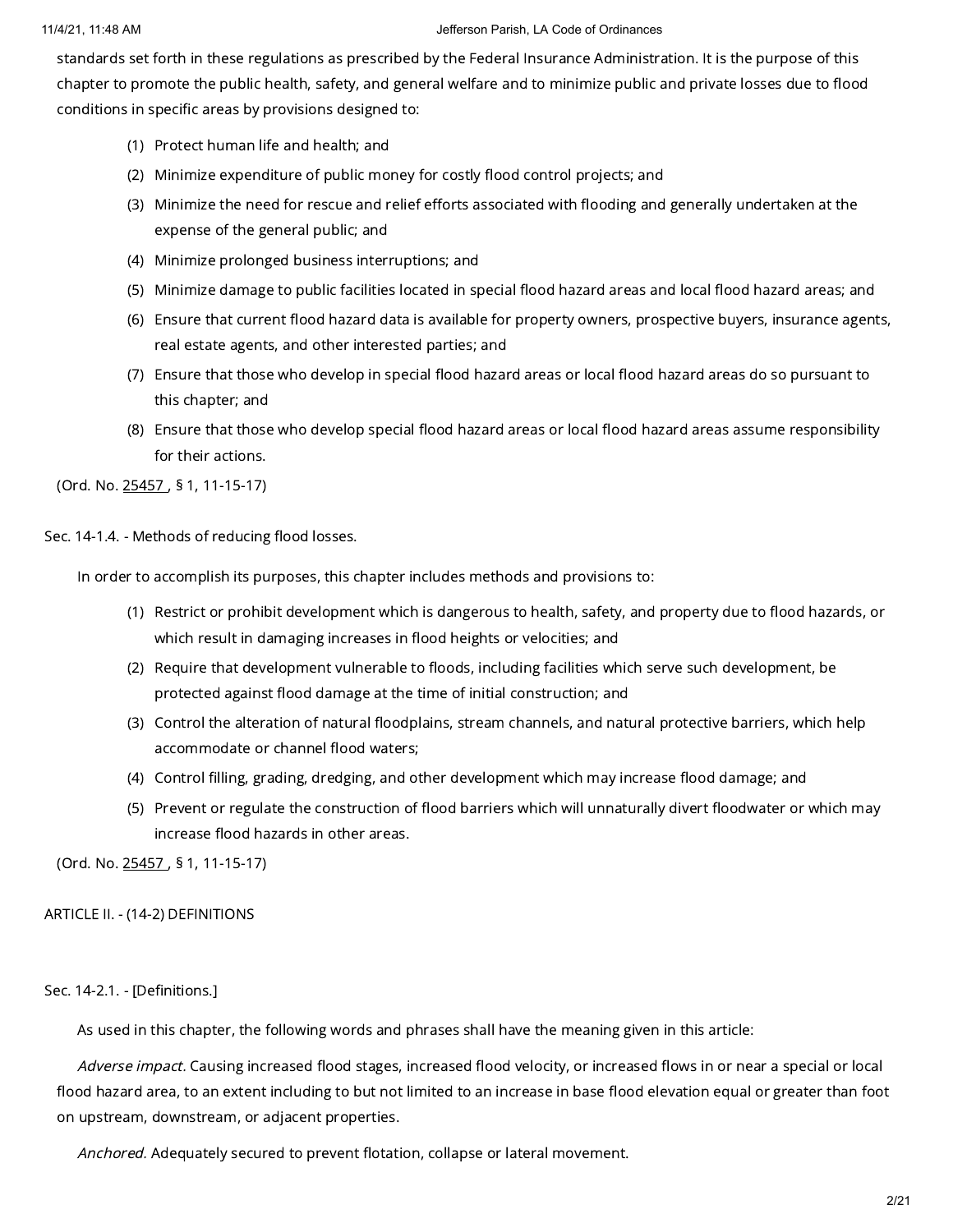Appeal. A request for a review of the floodplain administrator's determination or action pursuant to, or interpretation of, any provision of this chapter.

Applicant. Any person who submits an application for a permit pursuant to this chapter.

Appurtenant/accessory structure. A structure which is on the same parcel of property as the principal structure and the use of which is incidental to the use of the principal structure provided the structure is solely used for parking and storage or access and does not exceed one thousand (1,000) square feet. (If exceeds one thousand (1,000) square feet and/or use is other than parking, storage, or access, see Nonresidential.)

Area of future conditions flood hazard. The land area that would be inundated by the one (1) percent annual chance flood based on future conditions hydrology.

Base flood. A designated flood elevation on any property having a one (1) percent annual chance of being equaled or exceeded in any given year.

Base flood elevation (BFE). The water surface elevation resulting from a flood that has a one (1) percent chance of equaling or exceeding that level in any given year. The BFE is shown on the Flood Insurance Rate Map (FIRM) and found in the accompanying Flood Insurance Study (FIS) for Zones AE and VE.

Basement. An area of a building having its floor below ground level on all sides.

Breakaway wall. A wall that is not part of the structural support of the building and is intended through its design and construction to collapse under specific lateral loading forces, without causing damage to the elevated portion of the building or supporting foundation system.

Building. A structure with two (2) or more outside rigid walls and fully secured roof, that is affixed to a permanent site; or a manufactured home build on a permanent chassis, transported to its site in one (1) or more sections, and affixed to a permanent foundation; or a travel trailer without wheels, built on a chassis and affixed to a permanent foundation.

Note—Building does not mean a gas or liquid storage tank or a recreational vehicle, a park trailer, or other similar vehicle, except as described above.

Coastal high hazard area. A Special Flood Hazard Areas (SFHAs) along the coasts that have additional hazards due to wind and wave action. These areas are identified on Flood Insurance Rate Maps (FIRMs) as Zone VE.

Community rating system (CRS). A program developed by FEMA to provide incentives for those communities in the regular program that has gone beyond the minimum floodplain management requirements to develop extra measures to provide protection from flooding.

Crawlspace. An under-floor space that has its interior floor area (finished or not) no more than five (5) feet below the top of next-higher floor. Crawlspaces generally have solid foundation walls. See Diagram 8 in the Elevation Certificate Instructions.

Critical feature. An integral and readily identifiable part of a flood protection system, without which the flood protection provided by the entire system would be compromised.

Date of Construction. The date that the building permit was issued provided the actual start of construction, repair, reconstruction or improvement was within one hundred eighty (180) days of the permit date.

Development. Any man-made change to improved and unimproved real estate, including but not limited to buildings or other structures, mining, dredging, filling, grading, paving, excavation or drilling operations or storage of equipment or materials.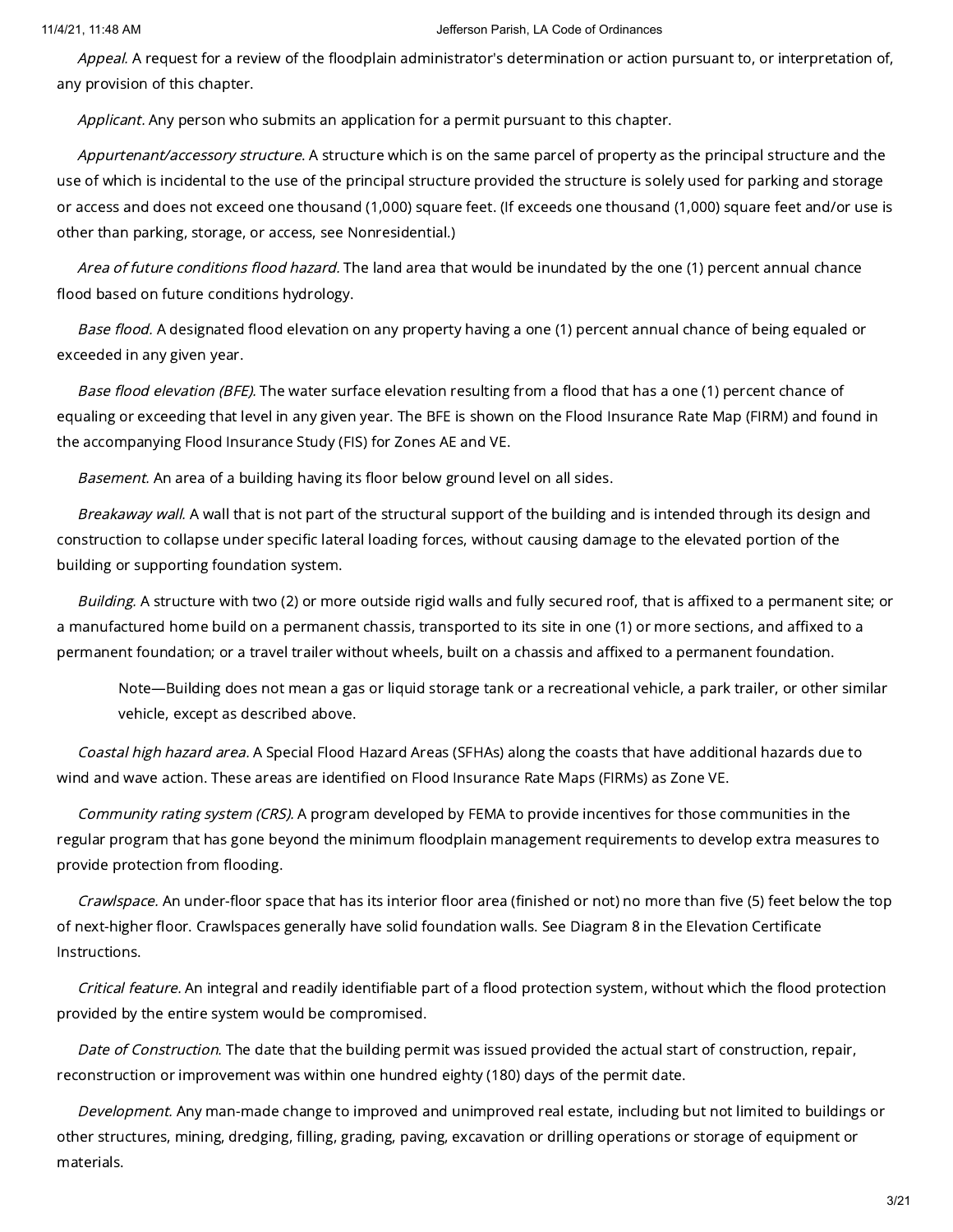Enclosure or enclosed area. An area below the base flood elevation that is either partially or fully shut with rigid walls.

Flood, flooding, or floodwater. A general and temporary condition of partial or complete inundation of normally dry land areas from the overflow of inland or tidal waters, the unusual and rapid accumulation or runoff of surface waters from any source.

Flood boundary and floodway map. The official map on which the Federal Emergency Management Agency or Federal Insurance Administration has delineated both the areas of special flood hazards and the floodway.

Flood hazard boundary map. The official map on which the Federal Emergency Management Agency or Federal Insurance Administration has delineated the areas of flood hazards.

Flood insurance rate map (FIRM). The official map on which the Federal Emergency Management Agency or Federal Insurance Administration has delineated both the areas of special flood hazard and the risk premium zones applicable to the parish.

Flood insurance study (FIS). The official report of the Federal Insurance Administration that includes flood profiles, the Flood Insurance Rate Map, the Flood Boundary and Floodway Map, and the water surface elevation of the FEMA base flood, represented as a flood with a one (1) percent chance of being equaled or exceeded in any given year (also called the "100 year flood").

Floodplain or flood-prone area. Any land area susceptible to flooding in the base flood.

Floodplain administrator. The Director of the Jefferson Parish Department of Floodplain Management and Hazard Mitigation or designee and the Director of Inspection and Code Enforcement.

Floodplain management. The operation of a program of corrective and preventive measures for reducing flood damage and preserving and enhancing, where possible, natural resources in the floodplain.

Floodplain management regulations. This chapter, zoning ordinances, subdivision regulations, building codes, special purpose ordinances such as grading and erosion control and other parish ordinances and regulations which control development in flood-prone areas.

Flood-proofing. Any combination of structural and nonstructural additions, changes, or adjustments to structures, which reduce or eliminate flood damage to real estate or improved real property, water and sanitary facilities, structures, and their contents.

Freeboard. An additional amount of height above the base flood elevation used as a factor of safety in determining the level at which a structure's lowest flood must be elevated or flood-proofed to be in accordance with state or community floodplain management regulations.

Functionally dependent use. A use which must be located in close proximity to water, including only docking facilities, port facilities necessary for the loading and unloading of cargo or passengers, and ship building and repair facilities, and not including long-term storage or manufacturing facilities.

Garage. A building on the same lot as a dwelling or a portion of a main building for the housing of noncommercial vehicles of the occupants of the dwelling.

- (1) An attached garage is constructed horizontally adjacent to a house or underneath a house.
- (2) A detached garage is not structurally connected to a house.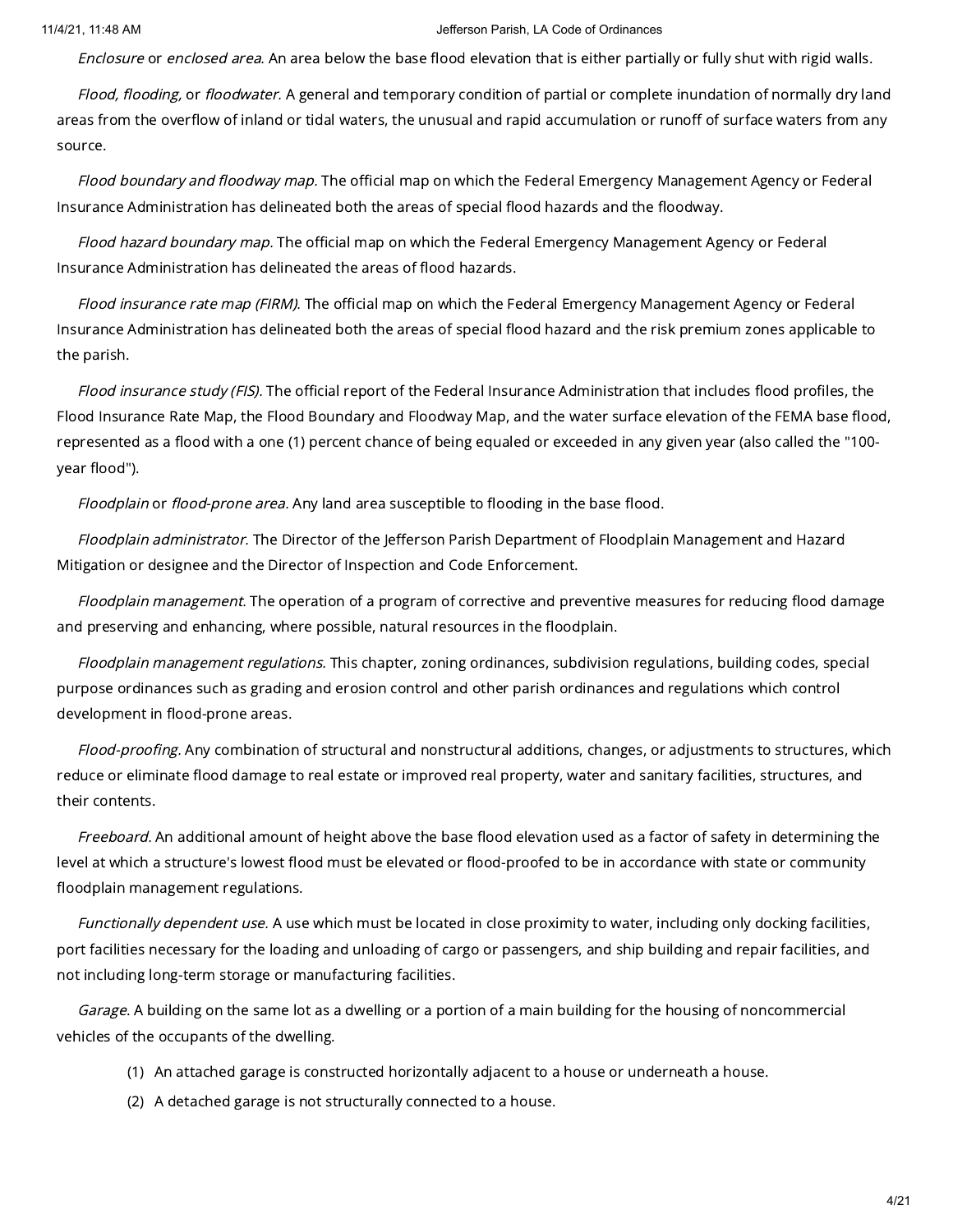Grading. The act or result of digging, excavating, transporting, spreading, depositing, filling, compacting, settling, or shaping of land surfaces and slopes, and other operations performed by or controlled by human activity involving the physical movement of rock or soil.

Highest adjacent grade. The highest natural elevation of the ground surface prior to construction next to the proposed perimeter of a building.

Historic building. A pre-FIRM building or structure that is:

- (1) Listed individually in the National Register of Historic Places or preliminarily determined by the Secretary of the Interior as meeting the requirements for individual listing on the National Register; or
- (2) Certified or preliminarily determined by the Secretary of the Interior as contributing to the historical significance of a registered historic district or a district preliminarily determined by the Secretary to qualify as a registered historic district; or
- (3) Individually listed on a state inventory of historic places in states with historic preservation programs which have been approved by the Secretary of the Interior; or
- (4) Individually listed on a local inventory or historic places in communities with historic preservation programs that have been certified either:
	- a. By an approved state program as determined by the Secretary of the Interior; or
	- b. Directly by the Secretary of the Interior in states without approved programs.

Letter of map amendment (LOMA). An amendment to the currently effective FEMA map which establishes that a property is not located in a Special Flood Hazard Area (SFHA). A LOMA is issued only by FEMA.

Levee. A man-made structure or earthen embankment, which contains, controls or diverts the flow of water to provide protection from flooding.

Levee system. A flood protection system which consists of a levee, or levees, and associated structures, such as closure and drainage devices, which are constructed and operated in accordance with sound engineering practices.

Lowest adjacent grade. The lowest elevation of the ground surface after construction next to the perimeter of a building.

Lowest floor elevation. The lowest floor of the lowest enclosed area, including basement. An unfinished or flood resistant enclosure, usable solely for parking of vehicles, building access or storage in an area other than a basement area is not considered the lowest floor, provided that such enclosure is not built so as to render the building in violation of the applicable non-elevation design requirements of this chapter.

Manufactured home. A building, transportable in one (1) or more sections, which is built on a permanent chassis and is designed for use with or without a permanent foundation when attached to the required utilities. The term "manufactured home" may include a mobile home that does not constitute a "recreational vehicle".

Manufactured home park or subdivision. A parcel, or contiguous parcels, of land divided into two (2) or more manufactured home lots for rent or sale.

- (1) *Existing manufactured home park or subdivision.* A manufactured home park or subdivision for which the construction of facilities for servicing the lots on which the manufactured homes are to be affixed, including, at a minimum, the installation of utilities, the construction of streets, and either final site grading or the pouring of concrete pads was completed pre-FIRM.
- (2) *Expansion to an existing manufactured home park or subdivision.* The preparation of additional sites by the construction of facilities for servicing the lots on which the manufactured homes are to be affixed, including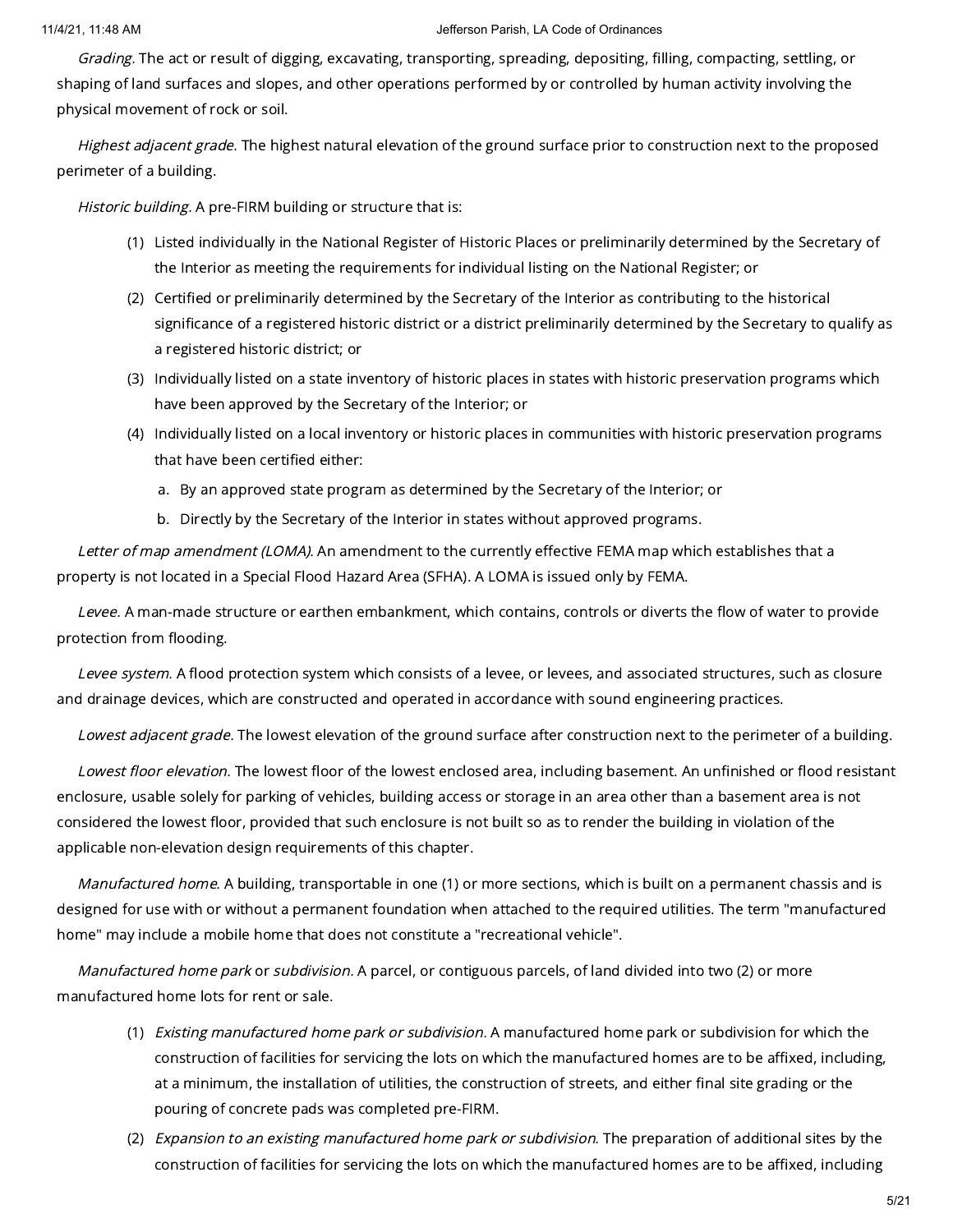the installation of utilities, the construction of streets, and either final site grading or the pouring of concrete pads.

(3) *New manufactured home park or subdivision.* A manufactured home park or subdivision for which the construction of facilities for servicing the lots on which the manufactured homes are to be affixed, including at a minimum, the installation of utilities, the construction of streets, and either final site grading or the pouring of concrete pads, is completed on or after the issuance of the first FIRM.

Market value. The price that the seller is willing to accept and the buyer is to pay on the open market and in an arm's length transaction.

New construction. Any construction of a new structure commencing on or after the date of this chapter.

Nonresidential building. A commercial or mixed-use building where the use is commercial or non-habitational on the first floor. This includes residential accessory buildings over one thousand (1,000) square feet and/or with a use other than parking, storage, or access.

North American Vertical Datum (NAVD) Of 1988. The vertical control datum established for vertical control surveying in the United States of America based upon the General Adjustment of the North American Datum of 1988. It replaced the NGVD 1929 datum.

Out-as-shown determination. An alternative outcome of the FEMA LOMA review process stating that a specific property is located outside the SFHA on the FIRM.

Post-firm building. A building for which construction or substantial improvement occurred on or after July 9, 1976.

Pre-firm building. A building for which construction or substantial improvement occurred before July 9, 1976.

Recreational vehicle. A vehicle which is:

- (1) Built on a single chassis;
- (2) Four hundred (400) square feet or less when measured at the largest horizontal projection;
- (3) Self-propelled or permanently towable by a light-duty truck; and
- (4) Used for temporary living quarters (less than one hundred eighty (180) consecutive days); or for recreation, camping, travel, or seasonal use.

Repetitive loss structure. A structure that has sustained flood-related damages resulting in two (2) or more claim payments of more than one thousand dollars (\$1,000.00) each from the National Flood Insurance Program (NFIP) within any rolling ten-year period for a home or business.

Residential building. A noncommercial building, or portion thereof, designed for habitation by one or more families or a mixed-use building that qualifies as a single-family, [2-4](https://library.municode.com/) family, or other residential building not including trailers, hotels, motels, and motor lodges. Mixed-use buildings with habitational and non-habitational space on the first floor will meet the elevation requirements for residential construction for the entire space.

Severe repetitive loss structure. A building that is covered under an NFIP flood insurance policy, having two (2) of the referenced claims within any ten-year period but greater than ten (10) days apart, and either:

- (1) Has at least four (4) NFIP claim payments (including building and contents) over five thousand dollars (\$5,000.00) each, and the cumulative amount of such claims payments exceeds twenty thousand (\$20,000.00); or
- (2) For which at least two (2) separate claims payments (building payments only) have been made with the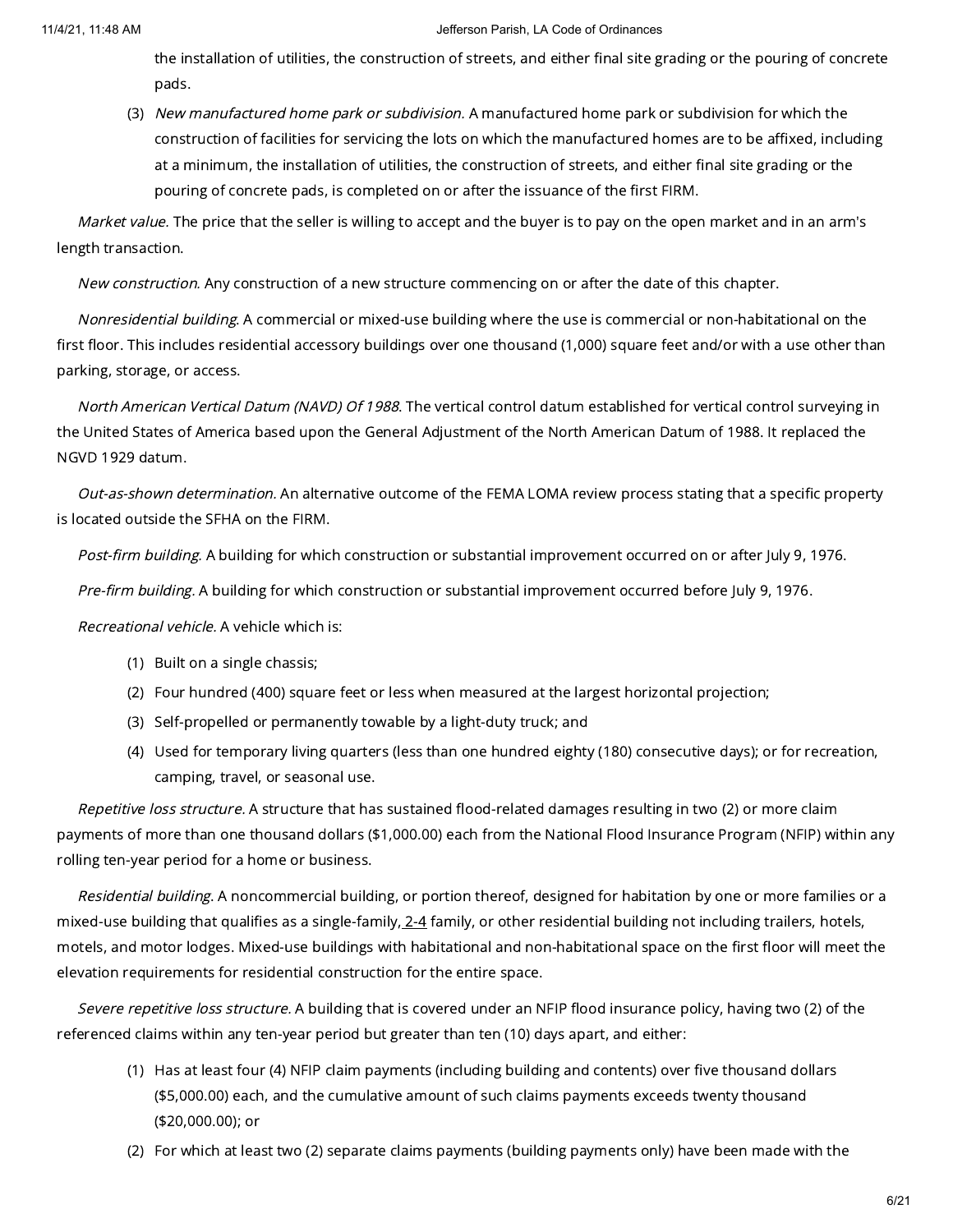cumulative amount of the building portion of such claims exceeding the fair market value of the building.

Special flood hazard area (SFHA). An area shown in the FEMA Flood Insurance Study and FIRM as Zone AE or VE

Start of construction (for other than new construction or substantial improvements under the Coastal Barrier Resources Act (Pub. L. 97-348). Includes substantial improvement and means the date the building permit was issued, provided the actual start of construction, repair, reconstruction, rehabilitation, addition placement, or other improvement was within one hundred eighty (180) days of the permit date. The actual start means either the first placement of permanent construction of a structure on a site, such as the pouring of slab or footings, the installation of piles, the construction of columns, or any work beyond the stage of excavation; or the placement of a manufactured home on a foundation. Permanent construction does not include land preparation, such as clearing, grading and filling; nor does it include the installation of streets and/or walkways; nor does it include excavation for basement, footings, piers or foundations or the erection of temporary forms; nor does it include the installation on the property of accessory buildings, such as garages or sheds not occupied as dwelling units or not part of the main structure. For a substantial improvement, the actual start of construction means the first alteration of any wall, ceiling, floor, or other structural part of a building, whether or not that alteration affects the external dimensions of the building.

Structure. For floodplain management purposes, a walled and roofed building, including a gas or liquid storage tank (not including water tanks smaller than five thousand (5,000) gallons), a manufactured home that is affixed to a permanent site or foundation and a travel trailer without wheels. For floodplain management purposes, a utility box is not a structure unless it is large enough to allow human walk-in access.

Substantial damage. Damage of any origin sustained by a building whereby the cost of restoring the building to the before damaged condition would equal or exceed fifty (50) percent of the market value of the building before the damage occurred.

Substantial improvements. Any reconstruction, rehabilitation, addition, or alteration of a building, or any part thereof, the cumulative cost of which equals or exceeds fifty (50) percent of the market value of the building prior to start of construction. Start of construction is the point at which a building permit for the improvements is issued. The term does not include either:

- (1) Any project for improvement of a building to correct existing violations or state or local, health, sanitary, or safety code specifications which have been identified by the local code enforcement official and which are the minimum necessary to assure safe living conditions; or
- (2) Any alteration of a "historic building" provided that the alteration would not preclude the building's continued designation as a "historic building".

Surge. The mass of water causing an increase in elevation of water surface at the time of a hurricane or storm.

Vertical datum. The National Geodetic Survey Vertical Datum North American Vertical Datum 1988 (NAVD88) used parish wide for floodplain mapping.

Note—NAVD88 replaces the previous parish vertical datum NGVD29. All flood insurance rate maps preceding March 23, 1995 are in NGVD29.

Variance. A grant of relief from the requirements of this chapter which allows development in a manner that would otherwise be prohibited by this chapter.

Violation. The failure of a structure or other development to be fully compliant with this chapter. A structure or other development without the elevation certificate, other certifications, or other evidence of compliance required in this chapter is presumed to be in violation until such time as that documentation is provided.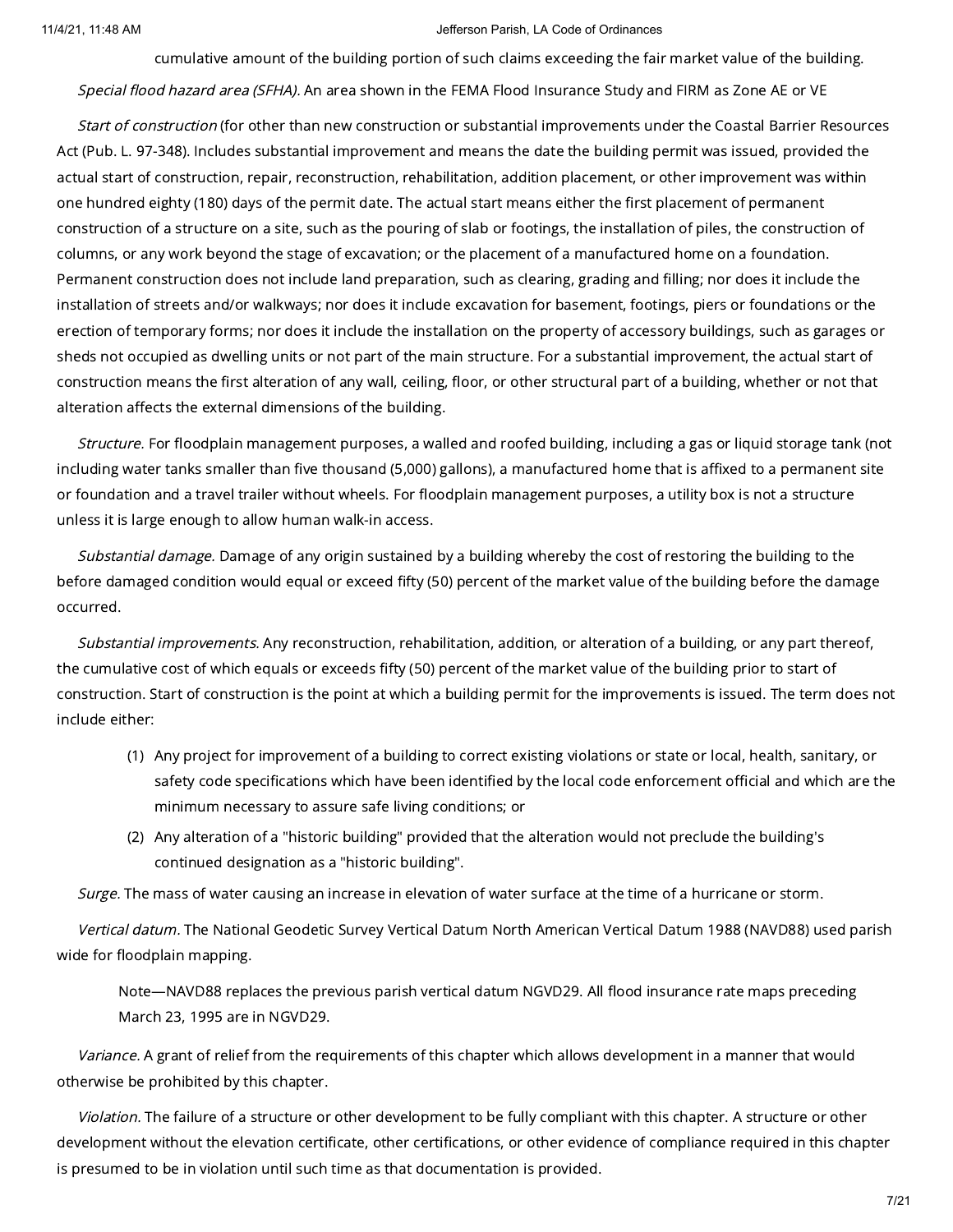Water surface elevation. The height, in relation to currently adopted vertical datum, where specified, of floods of various magnitudes and frequencies in floodplain areas.

Watercourse. A river, stream, creek, tributary, basin, lake, pond, waterway, or channel, natural or man-made having a defined bed and banks on or over which water flows at least periodically.

Zone AE. A special flood hazard area as shown in the FEMA Flood Insurance Study and depicted on the FIRM with an assigned base flood elevation.

Zone VE. A special flood hazard area as shown in the FEMA Flood Insurance Study and depicted on the FIRM with an assigned base flood elevation.

Zone X, X-Protected by Levee, and 0.2% Chance. A Local Flood Hazard Area as shown in the FEMA Flood Insurance Study and depicted on the FIRM.

(Ord. No. [25457](https://library.municode.com/) , § 1, 11-15-17; Ord. No. [26263](https://library.municode.com/) , § 1, 8-25-21)

ARTICLE III. - (14-3) GENERAL PROVISIONS

Sec. 14-3.1. - Lands to which this chapter applies.

This chapter shall apply to all special flood hazard areas (SFHAs) and local flood hazards within the jurisdiction of unincorporated Jefferson Parish.

(Ord. No. [25457](https://library.municode.com/) , § 1, 11-15-17)

Sec. 14-3.2. - Basis for establishing the areas of special flood hazard.

The special flood hazard areas represented as zone AE and zone VE identified by the Federal Insurance Administration (FIA) of the Federal Emergency Management Agency (FEMA) in the most recent effective Flood Insurance Study (FIS) dated February 2, 2018 for the Parish of Jefferson and accompanying Flood Insurance Rate Maps and their subsequent amendments and/or revisions, are hereby adopted by reference and declared a part of this chapter. This FIS and FIRM are the minimum area of applicability of this chapter. Current and historic maps are on file with the department of floodplain management and hazard mitigation.

(Ord. No. [25457](https://library.municode.com/) , § 1, 11-15-17)

Sec. 14-3.3. - Basis for establishing the areas of local flood hazard.

The areas of local flood hazard are represented by Zones X, X-Protected by Levee, and 0.2% Chance of Flooding by the Federal Insurance Administration (FIA) of the Federal Emergency Management Agency (FEMA) in the most recent effective Flood Insurance Study (FIS) dated February 2, 2018 for the Parish of Jefferson and accompanying Flood Insurance Rate Maps and their subsequent amendments and/or revisions.

(Ord. No. [25457](https://library.municode.com/) , § 1, 11-15-17)

# Sec. 14-3.4. - Compliance.

No structure or land shall hereafter be filled, graded, developed, constructed, reconstructed, rehabilitated, or altered without complying with the terms of this chapter and 44 CFR Part 60.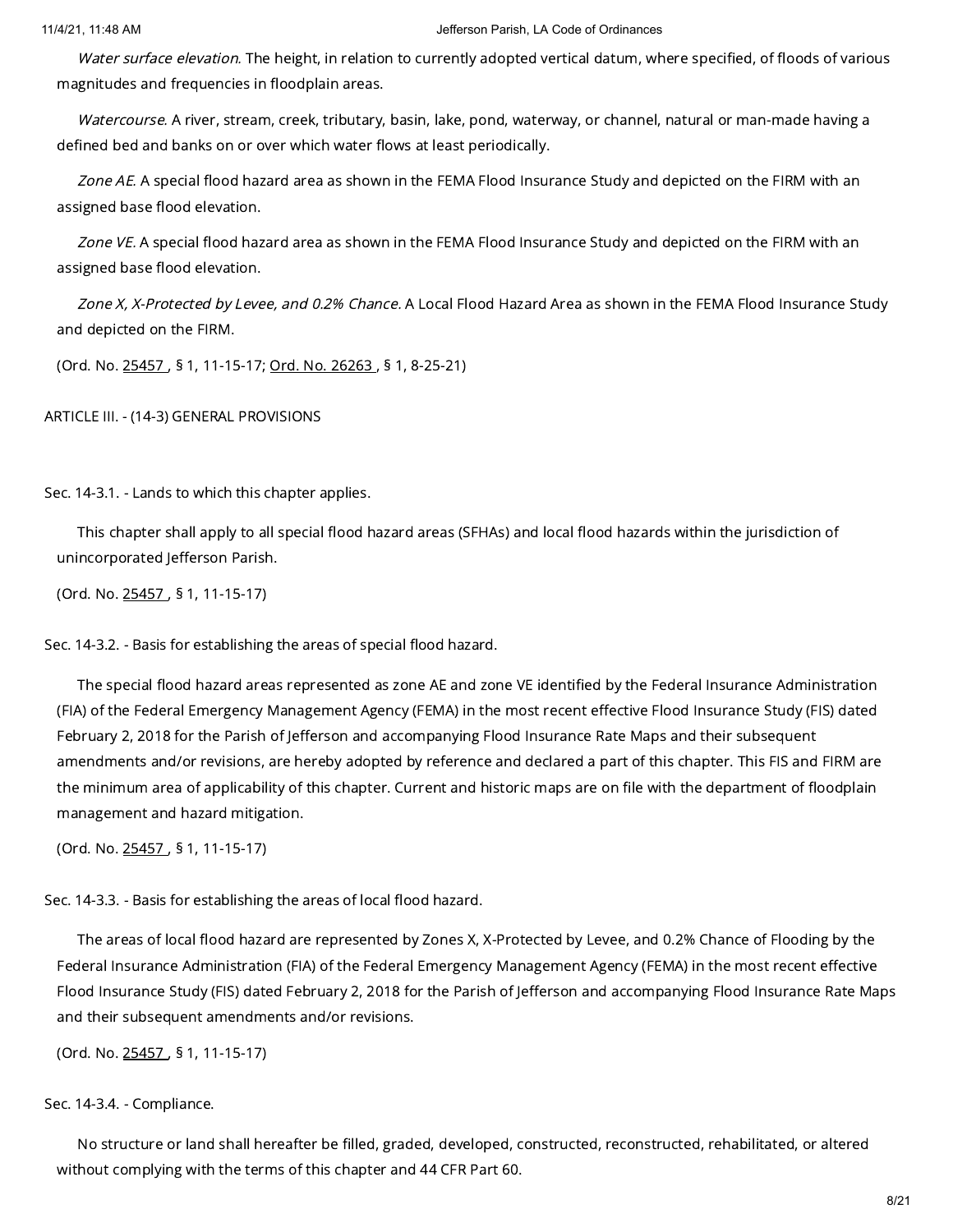(Ord. No. [25457](https://library.municode.com/) , § 1, 11-15-17)

Sec. 14-3.5. - Abrogation and greater restrictions.

This chapter is not intended to repeal, abrogate, or impair any existing easements, covenants, deed restrictions or ordinances. Where this chapter and another ordinance, easement, covenant, or deed restriction conflict or overlap, whichever imposes the more stringent restrictions shall prevail.

(Ord. No. [25457](https://library.municode.com/) , § 1, 11-15-17)

Sec. 14-3.6. - Interpretation.

In the interpretation and application of this chapter, all provisions shall be considered as minimum requirements and shall be liberally construed in favor of the parish and shall not be deemed to limit or repeal any other powers granted by state statutes.

(Ord. No. [25457](https://library.municode.com/) , § 1, 11-15-17)

Sec. 14-3.7. - Warning and disclaimer or liability.

The degree of flood protection required by this chapter is considered reasonable for regulatory purposes and is based on scientific and engineering considerations. Larger floods can and will occur on rare occasions. Flood heights may be increased by man-made or natural causes. This chapter does not imply that land outside of areas designated as special flood hazard areas or local flood hazard areas or uses allowed within such areas will be free from flooding or flood damages. This chapter shall not create liability on the part of the Parish of Jefferson, any officer or employee thereof, for any damages or injuries that result from reliance on this chapter or any administrative decision lawfully made hereunder.

(Ord. No. [25457](https://library.municode.com/) , § 1, 11-15-17)

ARTICLE IV. - (14-4) FLOODPLAIN ADMINISTRATORS

Sec. 14-4.1. - Designation of the floodplain administrator.

The director of the department of floodplain management and hazard mitigation or designee is hereby appointed the floodplain administrator, to administer and implement this chapter. The director of the department of inspection and code enforcement or designee is authorized to enforce such rules or regulations consistent with and necessary to implement the purposes, intent and express terms of this chapter.

(Ord. No. [25457](https://library.municode.com/) , § 1, 11-15-17)

Sec. 14-4.2. - Responsibilities of the floodplain administrator.

The duties and responsibilities of the floodplain administrator shall include, but not be limited to the following:

- (1) Director of the department of floodplain management and hazard mitigation or designee shall:
	- a. *Review and use of any other base flood data.* When base flood elevation data has not been provided the floodplain administrator shall obtain, review, and reasonably utilize any base flood elevation and floodway data available from a federal or state agency, or other source, other flooding studies, measured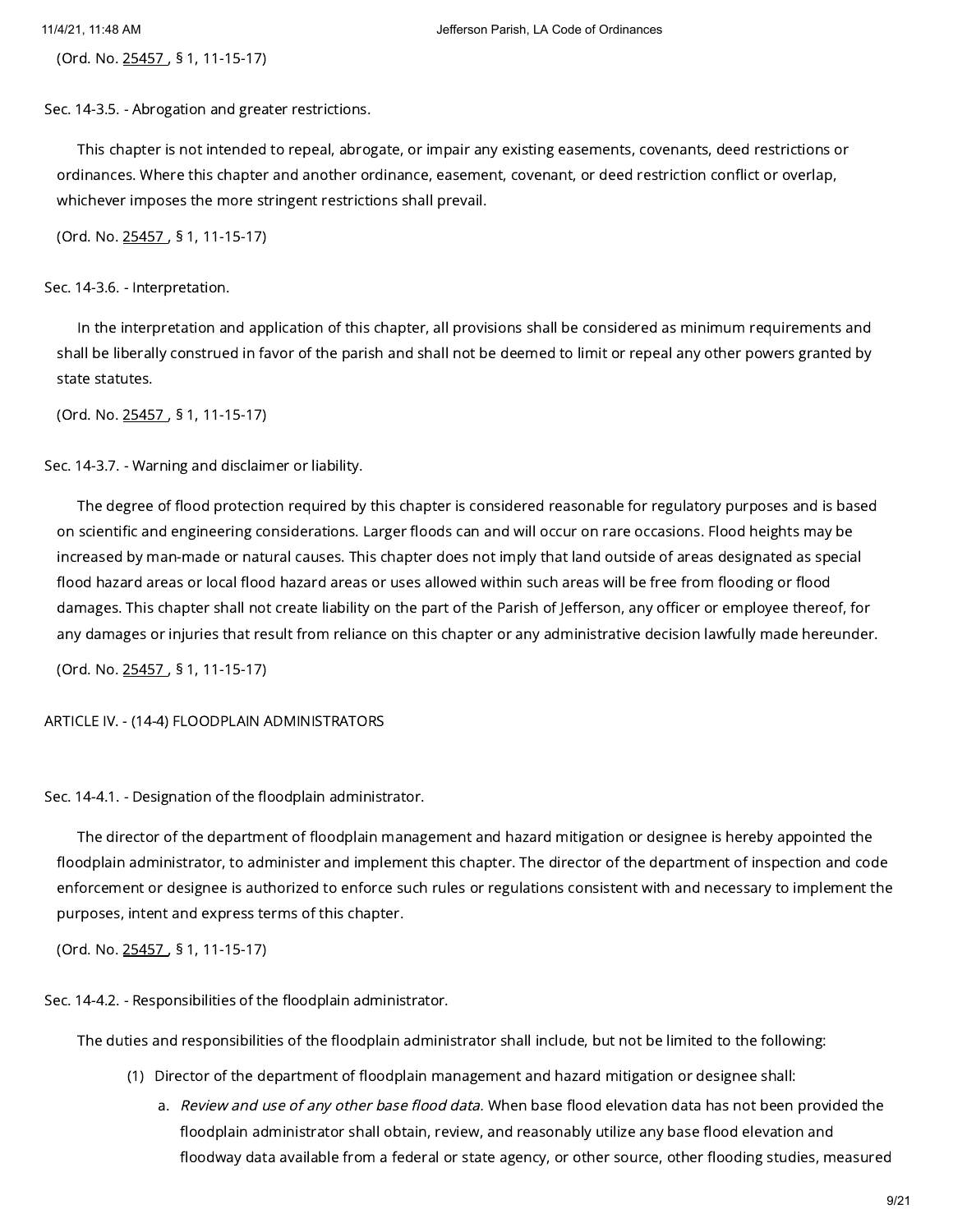high water elevations from historic flooding events, local topography, or other available information in order to administer this chapter and establish base flood elevations. Any base flood elevation established by the floodplain administrator shall not be lower than the base flood elevation established in the FIS for the same location.

- b. Notification of other agencies. In alteration or relocation of a watercourse:
	- i. Notify affected communities prior to alteration or relocation;
	- ii. Submit evidence of such notification to the Federal Insurance Administration of the Federal Emergency Management Agency; and
	- iii. Assure that the flood carrying capacity within the altered or relocated portion of said watercourse is maintained.
- c. Map determinations. Make interpretations as to the location of the boundaries of the areas of special flood hazard where there is conflict between a mapped boundary and actual field conditions.
- d. *Map changes.* Notify FEMA of changes to the floodplain.
- e. Community rating system. Prepare, obtain, and maintain all documentation necessary for the annual certification of the community rating system program review and designated renewal period to complete certification of the program.
- (2) Director of the Department of Inspection and Code Enforcement or designee shall ensure that permits issued:
	- a. *Comply with general standards.* Any new or substantial damage/improvement structure within Zones AE and VE (SFHAs) complies with the general standards of this chapter.
	- b. Comply with elevation standards.
		- i. The elevation of any new or substantial damage/improvement structure within Zones AE and VE (SFHAs) complies with the elevation standards of this chapter; and
		- ii. The elevation of new structures within Zone X (local flood hazard) complies with the elevation standards of this chapter.
- (3) Review elevation certificate.
	- a. Upon application for a building permit, notation of the required first floor elevation shall be made on the face of building permits.
	- b. Prior to the issuance of a completion certificate a final elevation certificate shall prove the structure meets the elevation standards of this chapter.

(Ord. No. [25457](https://library.municode.com/) , § 1, 11-15-17)

ARTICLE V. - (14-5) FLOODPLAIN MANAGEMENT PERMITS

Sec. 14-5.1. - Securing a permit.

- (a) In unincorporated Jefferson Parish, it shall be unlawful to proceed with any new development, construction, substantial improvement, to include "repetitive loss" and "substantial damaged structures", or manufactured homes, without having obtained a permit properly numbered and approved from the director of the department of inspection and code enforcement.
- (b) It shall be the duty of the department of inspection and code enforcement to see that such work requiring a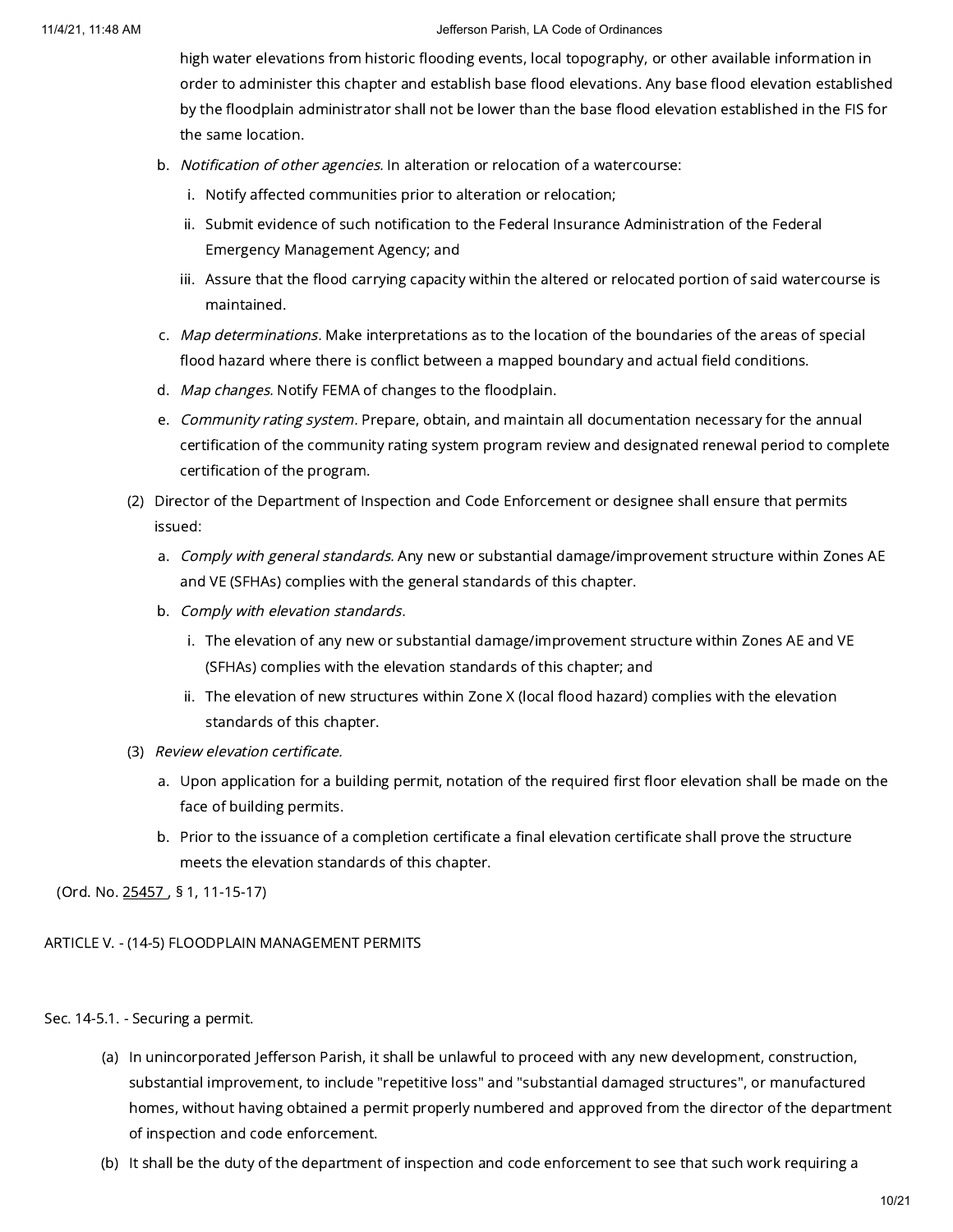permit is authorized. All work must comply with the building code, as well as this chapter, and shall be subject to inspection whether a permit is required or not, and is subject to citation at the discretion of the director.

(c) All necessary permits must be received from those governmental agencies from which approval is required by federal or state law, including Section 404 of the Federal Pollution Control Act Amendments of 1973, 33 U.S.C. 1334.

(Ord. No. [25457](https://library.municode.com/) , § 1, 11-15-17)

# Sec. 14-5.2. - Permit application.

Application for a floodplain development building permit shall be presented to the department of inspection and code enforcement on forms furnished by the department and may include, but not be limited to:

- (1) Plans drawn to scale showing the nature, location, dimensions; and
- (2) Proposed elevation in NAVD 88 to which any non-residential structure will be flood-proofed. A certificate from a registered professional engineer or architect that the non-residential flood-proofed structure shall meet the flood proofing criteria of this chapter; and
- (3) Description of the extent to which any watercourse or natural drainage will be altered or relocated as a result of proposed development; and
- (4) Maintain a record of all such information in accordance with this chapter.

(Ord. No. [25457](https://library.municode.com/) , § 1, 11-15-17)

# Sec. 14-5.3. - Permit review.

Approval or denial of a floodplain development building permit by the department of inspection and code enforcement shall be based on all of the provisions of this chapter and may consider the following relevant factors:

- (1) The danger to life and property due to flooding or erosion damage; and
- (2) The susceptibility of the proposed facility and its contents to flood damage and the effect of such damage on the individual owner; and
- (3) The danger that materials may be swept onto other lands to the injury of others; and
- (4) The compatibility of the proposed use with existing and anticipated development; and
- (5) The safety of access to the property in times of flood for ordinary and emergency vehicles; and
- (6) The costs of providing governmental services during and after flood conditions including maintenance and repair of streets and bridges, and public utilities and facilities such as sewer, gas, electrical, and water systems; and
- (7) The expected heights, velocity, duration, rate of rise and sediment transport of the floodwaters and the effects of wave action, if applicable, expected at the site; and
- (8) The necessity to the facility of a waterfront location, where applicable; and
- (9) The availability of alternative locations, not subject to flooding or erosion damage, for the proposed use.

(Ord. No. [25457](https://library.municode.com/) , § 1, 11-15-17)

ARTICLE VI. - (14-6) STANDARDS OF CONSTRUCTION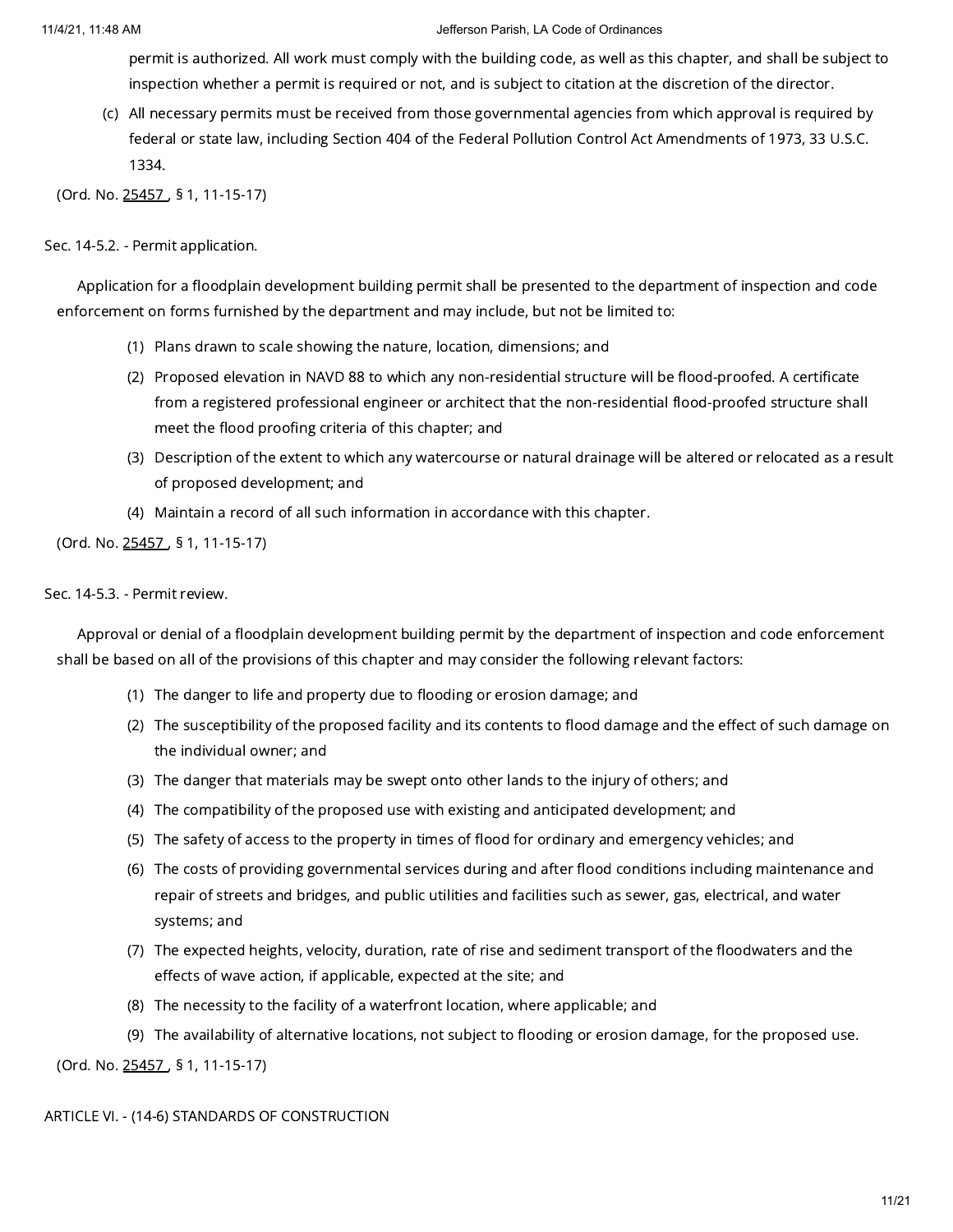Sec. 14-6.1. - General standards.

In all areas of special flood hazards, the following provisions for permits are required for all new construction and substantial damage/improvement to ensure sites are reasonably safe from flooding:

- (1) *Anchoring.* All new construction and substantial improvements shall be anchored to prevent flotation, collapse or lateral movement of the building resulting from hydrodynamic and hydrostatic loads including the effects of buoyancy. All manufactured homes shall also meet the standards of [section](https://library.municode.com/) 14-6.5.
- (2) *Construction materials and methods.* All new construction and substantial damage/improvement shall be constructed with materials and utility equipment resistant to flood damage and using methods and practices that minimize flood damage. Electrical, heating, ventilation, plumbing and air conditioning equipment and other service facilities shall be designed and/or located so as to prevent water from entering or accumulating within the components during flooding.
- (3) *Tanks.* Underground and above-ground tanks shall be designed, constructed, installed and anchored to prevent flotation, collapse and lateral movement resulting from floodwater loads, including the effects of buoyancy, hydrostatic pressure, and velocity. Tank inlets, fill openings, outlets, and vents shall be installed one foot above the base flood elevation or fitted with covers designed to prevent the inflow of floodwater and outflow of the contents of the tank during the base flood.
- (4) *Foundations*. Foundations with crawlspaces and/or walls constructed below the base flood elevation shall be vented to equalize hydrostatic pressures.
- (5) *Vents*. Vent openings shall be permanent openings in the walls that allow for the free passage of water automatically in both directions without human intervention. Such venting shall be on at least two sides of the structure, or enclosure, have a bottom at no more than one foot above the ground elevation. The total area of such venting shall be at least one square inch per square foot of enclosed footprint. Openings may be equipped with screens, louvers, or automated float control in accordance with FEMA Technical Bulletin TB #1- 20 foundations and walls below the base flood elevation shall be constructed of flood-resistant materials in accordance with FEMA Technical Bulletin TB #2-08. Alternatively, the project proponent may submit a design that will allow for automatic equalization of hydrostatic flood forces on exterior walls, signed and stamped by a registered civil engineer and approved by the floodplain administrator. A window, a door, or a garage door is not considered a vent opening. If there are multiple enclosed areas within the foundation, each area must be vented as herewith described.
- (6) *Non-conversion*. In areas outside HSDRRS for residential structures, whenever there is a crawlspace height of more than five (5) feet between top of bottom floor and top of next higher floor or highest adjacent (finished) grade and top of bottom floor a declaration of land use restriction shall be executed and recorded in the conveyance book with the Jefferson Parish Clerk of Court prior to issuance of a building permit, to put current and future occupants of a building on notice that the area below the base flood elevation may not be finished or converted to living space and that the space may only be used as limited storage, building access, and vehicle parking. The declaration of land use restriction shall be in a form acceptable to the floodplain administrator and parish attorney's office. The floodplain administrator shall have the right to inspect annually for conversion with 72-hour notice.

(Ord. No. [25457](https://library.municode.com/) , § 1, 11-15-17; Ord. No. [26263](https://library.municode.com/) , § 2, 8-25-21)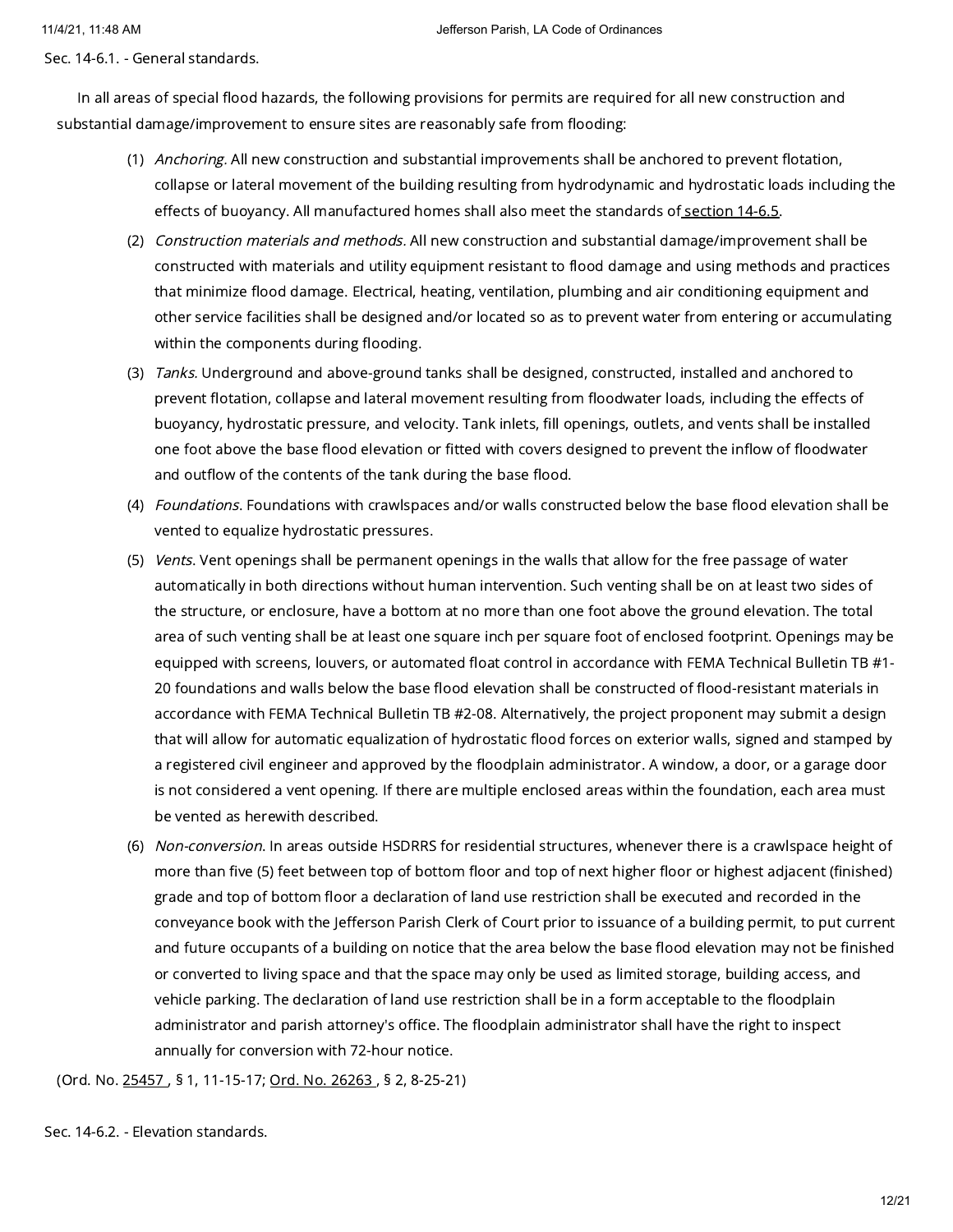In all areas of special flood hazards (Zone AE and VE) and areas of local flood hazard (Zone X, X Protected by Levee, and 0.2% Annual Chance), the following higher regulatory provisions for permits are required for all new construction and substantial damage/improvement (as further detailed below) to ensure sites are reasonably safe from flooding. In all instances of higher regulatory standards written below, the term "lowest floor" includes basement, mechanical and utility equipment, and ductwork. A registered professional engineer, architect, or land surveyor shall submit a certification to the department of inspection and code enforcement that the standard of this chapter is satisfied.

(Ord. No. [25457](https://library.municode.com/) , § 1, 11-15-17; Ord. No. [26263](https://library.municode.com/) , § 3, 8-25-21)

Sec. 14-6.2.1 - Residential elevation—New construction.

Permits issued for new construction of any residential structure, must have the required NAVD 88 elevation of the lowest floor or lowest horizontal portion of the structural member and the base flood elevation noted on the permit.

- (1) In Zone X, X Protected by Levee, and 0.2% Annual Chance inside the Hurricane Storm Damage Risk Reduction System (HSDRRS), the lowest floor shall be at the higher of either:
	- a. Eighteen (18) inches above the Centerline of the Street; or
	- b. -3.5 NAVD 88.
- (2) In Zone AE inside the Hurricane Storm Damage Risk Reduction System (HSDRRS), the lowest floor shall be at the highest of either:
	- a. The BFE on the FIRM plus one (1) foot of freeboard; or
	- b. Eighteen (18) inches above the centerline of the street; or
	- c. -3.5 NAVD 88.
- (3) In Zone AE outside the Hurricane Storm Damage Risk Reduction System (HSDRRS), the lowest floor shall be at:
	- a. The BFE on the FIRM plus two (2) feet of freeboard; and
	- b. The total floor area of any new enclosed area below the BFE shall not exceed two hundred ninety-nine (299) square feet, including breakaway walls.
- (4) In Zone VE, the bottom of the lowest horizontal portion of the structural members of the lowest floor (excluding pilings or columns) shall be:
	- a. At the BFE on the FIRM plus one (1) foot of freeboard; and
	- b. The space below the lowest floor shall be free of obstructions or shall be constructed of breakaway walls. Total floor area of any new enclosed area below the BFE shall not exceed two hundred ninety-nine (299) square feet, including breakaway walls; and
	- c. Fill shall not be used for structural support of buildings.

( Ord. No. [26263](https://library.municode.com/) , § 4, 8-25-21)

Sec. 14-6.2.2. - Residential elevation—Substantial damage/improvement.

Permits issued for substantial damage/improvement of any residential structure, must have the required NAVD 88 elevation of the lowest floor (including basement) and the base flood elevation noted on the permit.

(1) In Zone AE inside the Hurricane Storm Damage Risk Reduction System (HSDRRS), the lowest floor shall be at the BFE on the FIRM plus one (1) foot of freeboard.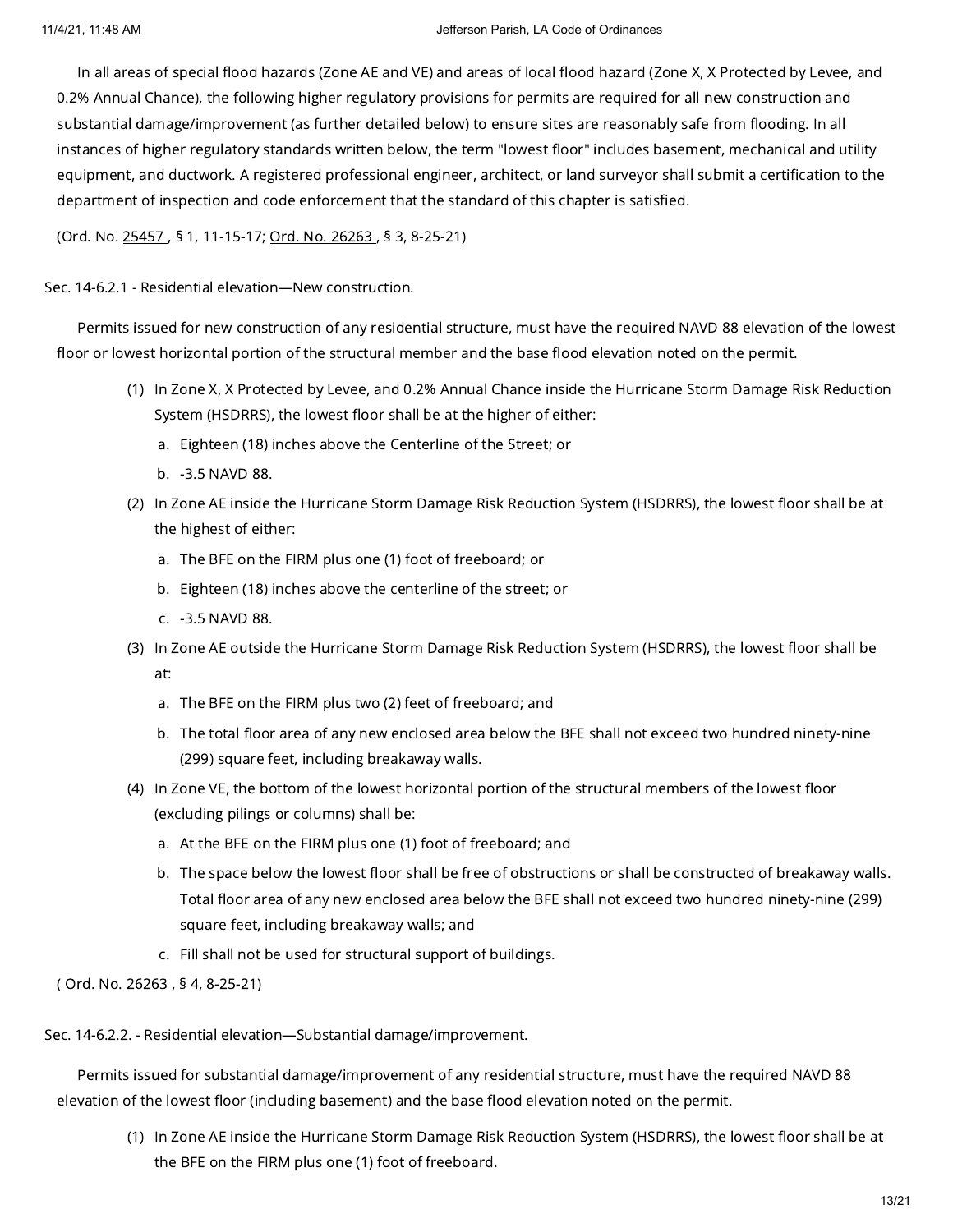- (2) In Zone AE outside the Hurricane Storm Damage Risk Reduction System (HSDRRS), the lowest floor shall be at:
	- a. The BFE on the FIRM plus one (1) foot of freeboard; and
	- b. The total floor area of any new enclosed area below the BFE shall not exceed two hundred ninety-nine (299) square feet, including breakaway walls.
- (3) In Zone VE, the bottom of the bottom of the lowest horizontal portion of the structural members of the lowest floor (excluding pilings or columns) shall be:
	- a. At the BFE on the FIRM plus one (1) foot of freeboard; and
	- b. The space below the lowest floor shall be free of obstructions or shall be constructed of breakaway walls. Total floor area of any new enclosed area below the BFE shall not exceed two hundred ninety-nine (299) square feet, including breakaway walls; and
	- c. Fill shall not be used for structural support of buildings.

(Ord. No. [25457](https://library.municode.com/) , § 1, 11-15-17; Ord. No. [26263](https://library.municode.com/) , § 5, 8-25-21)

Sec. 14-6.2.3. - Non-residential elevation and/or floodproofing—New construction.

Permits issued for new construction of any nonresidential structure including accessory structures greater than one thousand (1,000) square feet, must have the required NAVD 88 elevation of the lowest floor or lowest horizontal portion of the structural members and the base flood elevation noted on the permit. In lieu of meeting the elevation requirement stated below, a nonresidential structure in Zone X and Zone AE may be flood-proofed so that structural components are capable of resisting hydrostatic and hydrodynamic loads including the effects of buoyancy and be certified by a registered professional engineer or architect that the standards of this section are satisfied.

- (1) In Zone X, X Protected by Levee, and 0.2% Annual Chance inside the Hurricane Storm Damage Risk Reduction System (HSDRRS), the lowest floor shall be at the higher of either:
	- a. Six (6) inches above the centerline of the street; or
	- b. -3.5 NAVD 88.
- (2) In Zone AE inside the Hurricane Storm Damage Risk Reduction System (HSDRRS), the lowest finished floor of the building shall be at the highest of either:
	- a. The BFE on the FIRM; or
	- b. Six (6) inches above the centerline of the street; or
	- c. -3.5 NAVD 88.
- (3) In Zone AE outside the Hurricane Storm Damage Risk Reduction System (HSDRRS), the lowest finished floor shall be at the BFE on the FIRM plus two (2) feet of freeboard.
- (4) In Zone VE, the bottom of the lowest horizontal portion of the structural members of the lowest floor (excluding pilings or columns) shall be:
	- a. At the BFE on the FIRM; and
	- b. The space below the lowest floor shall be free of obstructions or shall be constructed of breakaway walls. Total floor area of any new enclosed area below the BFE shall not exceed two hundred ninety-nine (299) square feet, including breakaway walls; and
	- c. Fill shall not be used for structural support of buildings.

( Ord. No. [26263](https://library.municode.com/) , § 6, 8-25-21)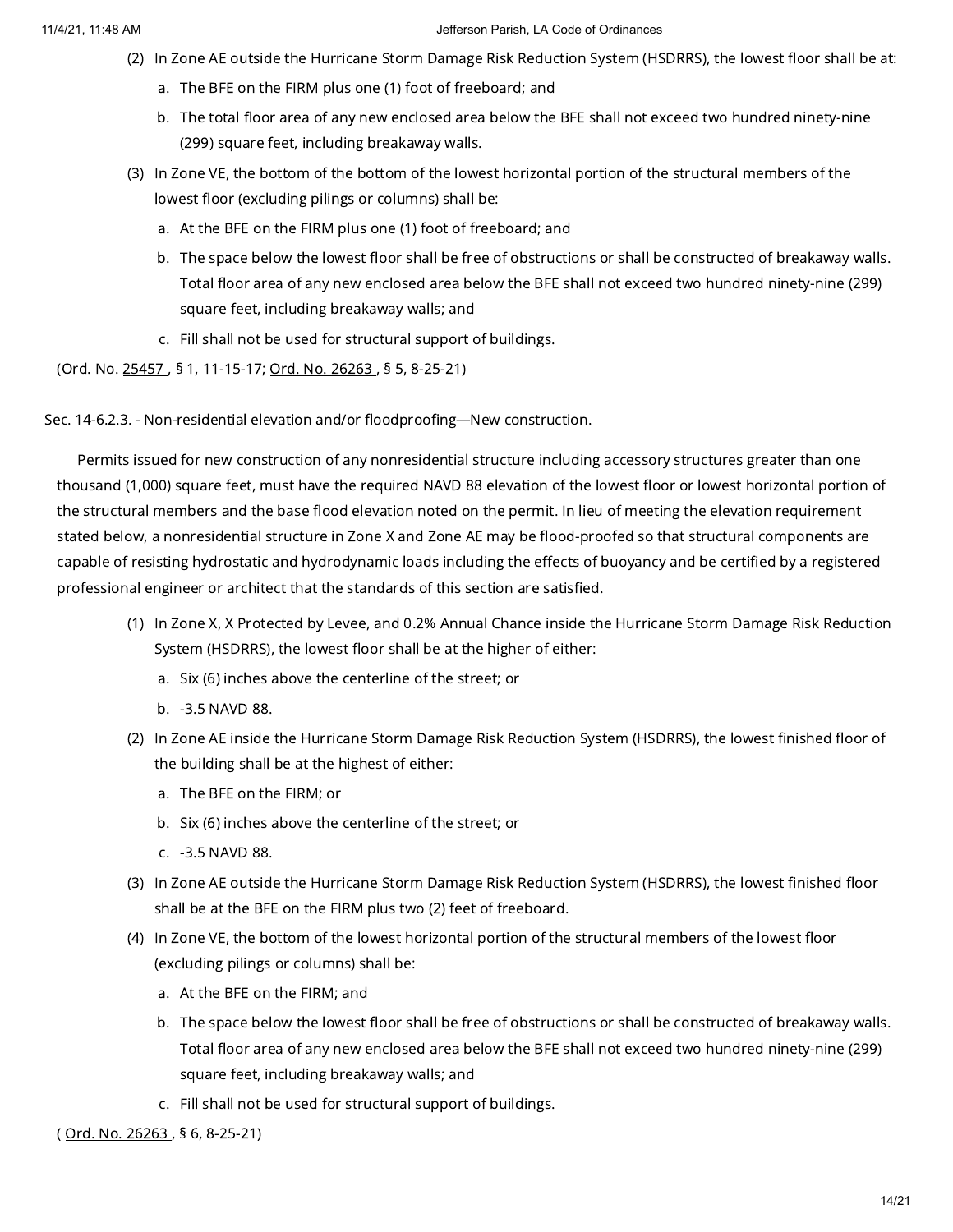Sec. 14-6.2.4. - Non-residential elevation and/or floodproofing—Substantial damage/improvement.

Permits issued for substantial damage/improvement of any nonresidential structure including accessory structures greater than one thousand (1,000) square feet, must have the required NAVD 88 elevation of the lowest floor or lowest horizontal portion of the structural members and the base flood elevation noted on the permit. In lieu of meeting the elevation requirement stated below, nonresidential structures in Zone AE may be flood-proofed so that structural components are capable of resisting hydrostatic and hydrodynamic loads including the effects of buoyancy and be certified by a registered professional engineer or architect that the standards of this section are satisfied.

- (1) In Zone AE inside the Hurricane Storm Damage Risk Reduction System (HSDRRS), the lowest finished floor of the building shall be at the BFE on the FIRM.
- (2) In Zone AE outside the Hurricane Storm Damage Risk Reduction System (HSDRRS), the building shall have the lowest finished floor at or above the BFE on the FIRM plus one (1) foot of freeboard.
- (3) In Zone VE, the bottom of the lowest horizontal portion of the structural members of the lowest floor (excluding pilings or columns) shall be:
	- a. At the BFE on the FIRM; and
	- b. The space below the lowest floor shall be free of obstructions or shall be constructed of breakaway walls. Total floor area of any new enclosed area below the BFE shall not exceed two hundred ninety-nine (299) square feet, including breakaway walls; and
	- c. Fill shall not be used for structural support of buildings.

(Ord. No. [25457](https://library.municode.com/) , § 1, 11-15-17; Ord. No. [26263](https://library.municode.com/) , § 7, 8-25-21)

# Sec. 14-6.3. - Enclosure standards.

New construction, additions, and substantial damage/improvement, with fully enclosed areas below the lowest floor that are usable solely for parking of vehicles, building access, or storage in an area other than a basement and which are subject to flooding shall be designed to automatically equalize hydrostatic flood forces on exterior walls by allowing for the entry and exit of floodwaters. Designs for meeting this requirement must either be certified by a registered professional engineer or architect or meet or exceed the following minimum criteria:

- (1) A minimum of two (2) openings on separate walls having a total net area of not less than one (1) square inch for every square foot of enclosed area subject to flooding shall be provided; and
- (2) The bottom of all openings shall be no higher than one (1) foot above grade. Openings may be equipped with screens, louvers, valves, or other coverings or devices provided that they permit the automatic entry and exit of floodwaters.
- (3) In areas outside the Hurricane Storm Damage Risk Reduction System (HSDRRS), the total floor area of any new enclosed area below the BFE of a residential structure shall not exceed two hundred ninety-nine (299) square feet, including breakaway walls.

(Ord. No. [25457](https://library.municode.com/) , § 1, 11-15-17; Ord. No. [26263](https://library.municode.com/) , § 8, 8-25-21)

Sec. 14-6.4. - Standards for subdivision proposals.

All subdivision development proposals including the placement of manufactured home parks and subdivisions shall:

- (1) Be consistent with this chapter; and
- (2) Meet floodplain development permit requirements of this chapter; and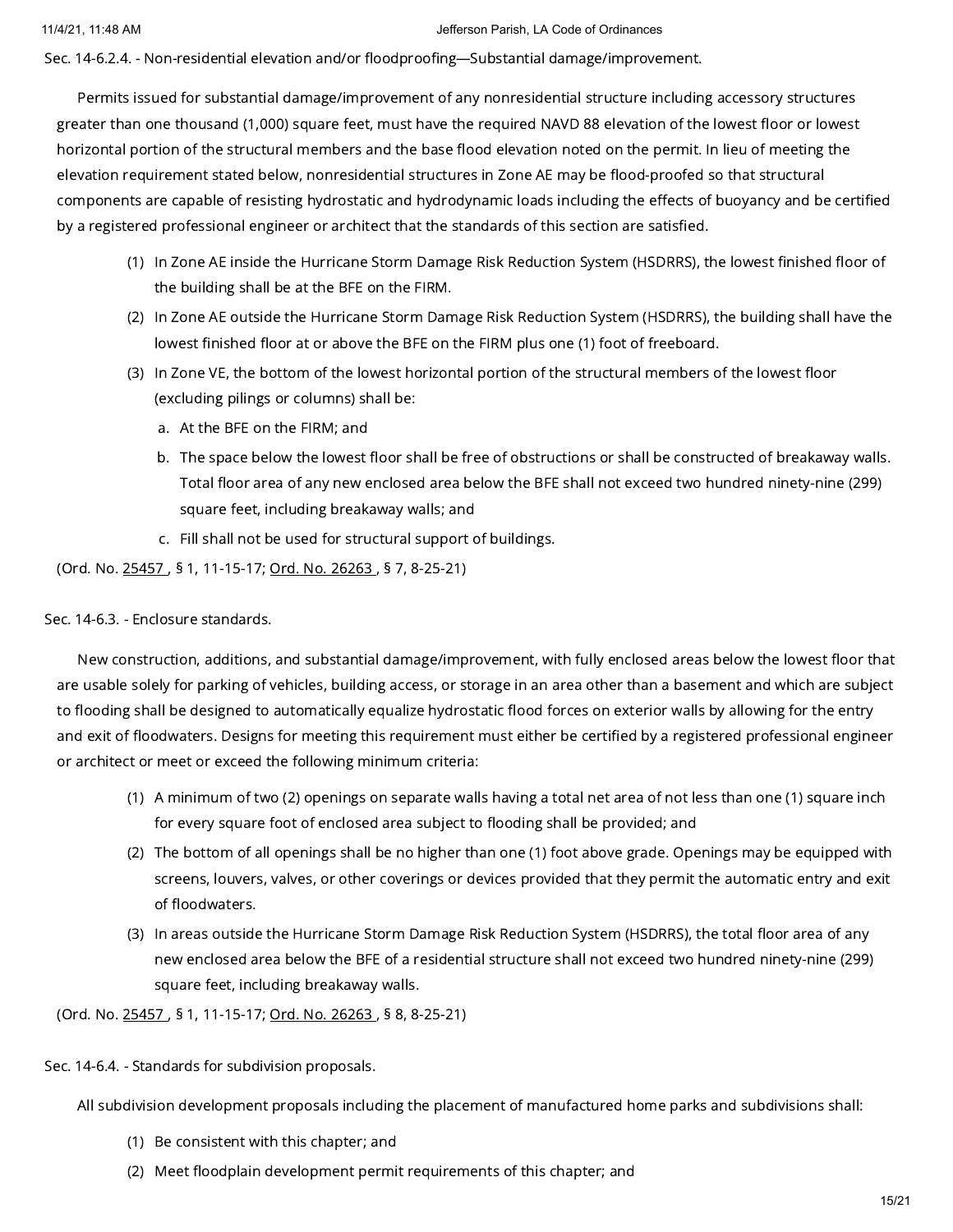- (3) Generate base flood elevation data for subdivision proposals and other proposed development including the placement of manufactured home parks and subdivisions which is greater than fifty (50) lots or five (5) acres, whichever is lesser, if not otherwise provided pursuant to this chapter; and
- (4) Have adequate drainage provided to reduce exposure to flood hazards; and
- (5) Have public utilities and facilities such as sewer, gas, electrical, and water systems located and constructed to minimize or eliminate flood damage; and
- (6) Detain stormwater runoff as follows:
	- a. For all proposed developments, other than single-family residential, totaling ten thousand (10,000) square feet or more (all phases), and all single-family residential developments totaling five (5) acres or more (all phases), the ten-year storm event post-development rate of run-off shall not exceed the tenyear storm event pre-development rate of run-off. To ensure that the post-development rate of run-off does not exceed the pre-development rate of run-off, on site detention will be required in a manner approved by the Jefferson Parish Department of Public Works. The detention system cannot release water from the site at a rate greater than the pre-development rate of run-off; and
	- b. The design concepts for detention facilities and determination of storm run-off shall be consistent with sound hydrological and hydraulic engineering principles and practices, and the provisions of the Jefferson Parish "Storm Drainage Design Manual" dated 1981, or any subsequent revision thereof, and "Parking Lot Storm Run-Off Detention Manual" prepared by the Engineering Division of the Jefferson Parish Department of Public Works. The director of public works shall approve any and all modifications to the drainage manuals; and
	- c. The developer shall submit drainage design calculations including a drainage map along with engineering plans to the department of public works for approval by the director of the department of engineering and the director of the department of capital projects. The drainage map shall include a lien diagram reflecting the existing drainage system from the outfall end of the proposed development to the receiving outfall canal, reflected in the applicable current master drainage plan. The developer shall also submit calculations showing the impacts to the detention facility from a 100-year storm event; and
	- d. Drainage calculations shall consider all relevant information that would affect the hydraulics of the drainage system including, but not limited to, the following: (1) drainage basin characteristics; (2) system hydraulics; and (3) other external influences upstream and downstream from the drainage system that may impact or be impacted by the proposed system. Drainage calculations shall consist of: (1) ten-year pre-development flow; (2) ten-year post-development flow; (3) description of release facility and volume of release versus depth of storage in detention facility for ten-year and 100-year storm events; (4) maximum depth of water in the detention facility for design storms; (5) description of impact to the proposed facility resulting from increased depth of storage; and (6) the description of how the system will be maintained; and
	- e. Unless unstable or highly erosive soil conditions indicate a lower design velocity is desirable, or unless ditch paving at the outlet is provided, the maximum velocity for culvert design shall adhere to the criteria in the Jefferson Parish "Storm Drainage Design Manual" dated 1981, or any subsequent revision thereto; and
	- f. The director of the department of public works shall review for approval each proposed development covered by this section prior to the issuance of permits to proceed with said development. Any decision in which the director of public works denies a request or which requires a variance shall be submitted to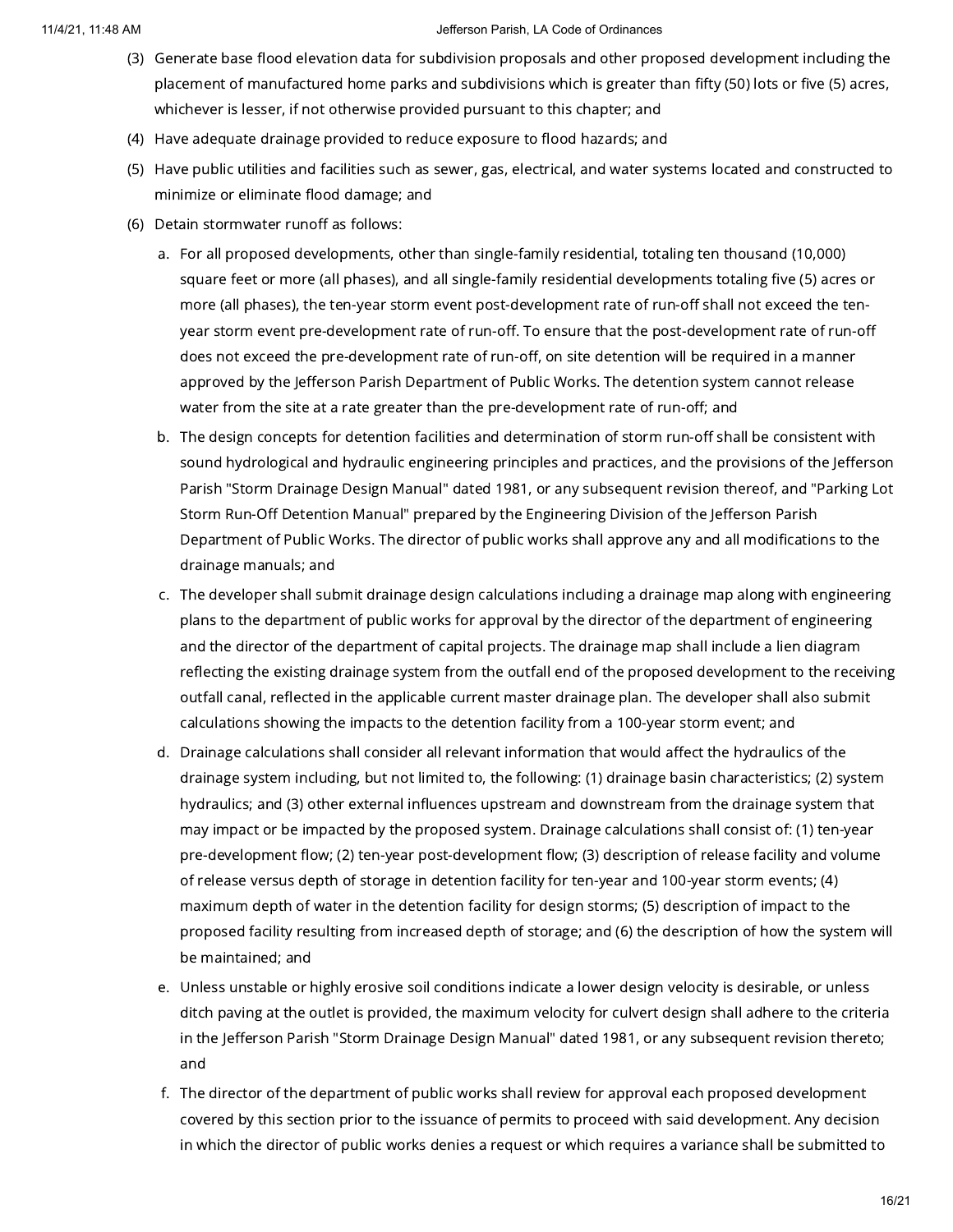- the board of standards and appeals for review and recommendation. Decisions of the board of standards and appeals recommending approval of a variance shall be submitted for final approval by the parish council; and
- g. Any denial of a variance request by the board of standards and appeals may be appealed to the parish council for final resolution.

(Ord. No. [25457](https://library.municode.com/) , § 1, 11-15-17)

Sec. 14-6.5. - Standards for manufactured homes.

Require that all new or substantial damage/improvement manufactured homes within the special flood hazard area outside of a manufactured home park or subdivision, in a new or existing manufactured home park or subdivision, in an expansion to an existing manufactured home park or subdivision, shall be installed using methods and practices which minimize flood damage and shall:

- (1) Be anchored to resist flotation, collapse, or lateral movement. Methods of anchoring may include, but are not limited to, use of over-the-top or frame ties to ground anchors. This requirement is in addition to applicable state and local anchoring requirements for resisting wind forces including but not limited to:
	- a. Over-the-top ties at each of the four (4) corners of the manufactured home, with two (2) additional ties per side at intermediate locations, and manufactured homes less than fifty (50) feet long requiring one (1) additional tie per side;
	- b. Frame ties at each corner of the home with five (5) additional ties per side at intermediate points, and manufactured homes less than fifty (50) feet long requiring four (4) additional ties per side;
	- c. All components of the anchoring system be capable of carrying a force of four thousand eight hundred (4,800) pounds; and
	- d. Any additions to the manufactured home are similarly anchored.
- (2) Be elevated on a permanent foundation of compacted fill or pilings such that the lowest floor of the manufactured home is elevated at or above the elevation standards of this chapter (section 14-6).
	- a. If pilings are used for elevation:
		- i. Lots shall be large enough to permit steps; and
		- ii. Piling foundations shall be placed in stable soil no more than ten (10) feet apart; and
		- iii. Reinforcement shall be provided for pilings more than six (6) feet above the ground level; and
- (3) Adequate access and drainage shall be provided and access for a hauler are provided; and
- (4) Upon the completion of an installation the elevation of the lowest floor shall be certified by a registered professional engineer or surveyor, and verified by the community building-inspector to be properly elevated; and
- (5) No new manufactured home shall be placed in a coastal high hazard area (Flood Zone VE), except in an existing manufactured home park or subdivision.

(Ord. No. [25457](https://library.municode.com/) , § 1, 11-15-17; Ord. No. [26263](https://library.municode.com/) , § 9, 8-25-21)

Sec. 14-6.6. - Standards for recreational vehicles.

All new recreational vehicle parks or additions to parks in a special flood hazard area shall clearly post the hazard and methods of flood warning. All recreational vehicles placed on sites within special flood hazard areas shall: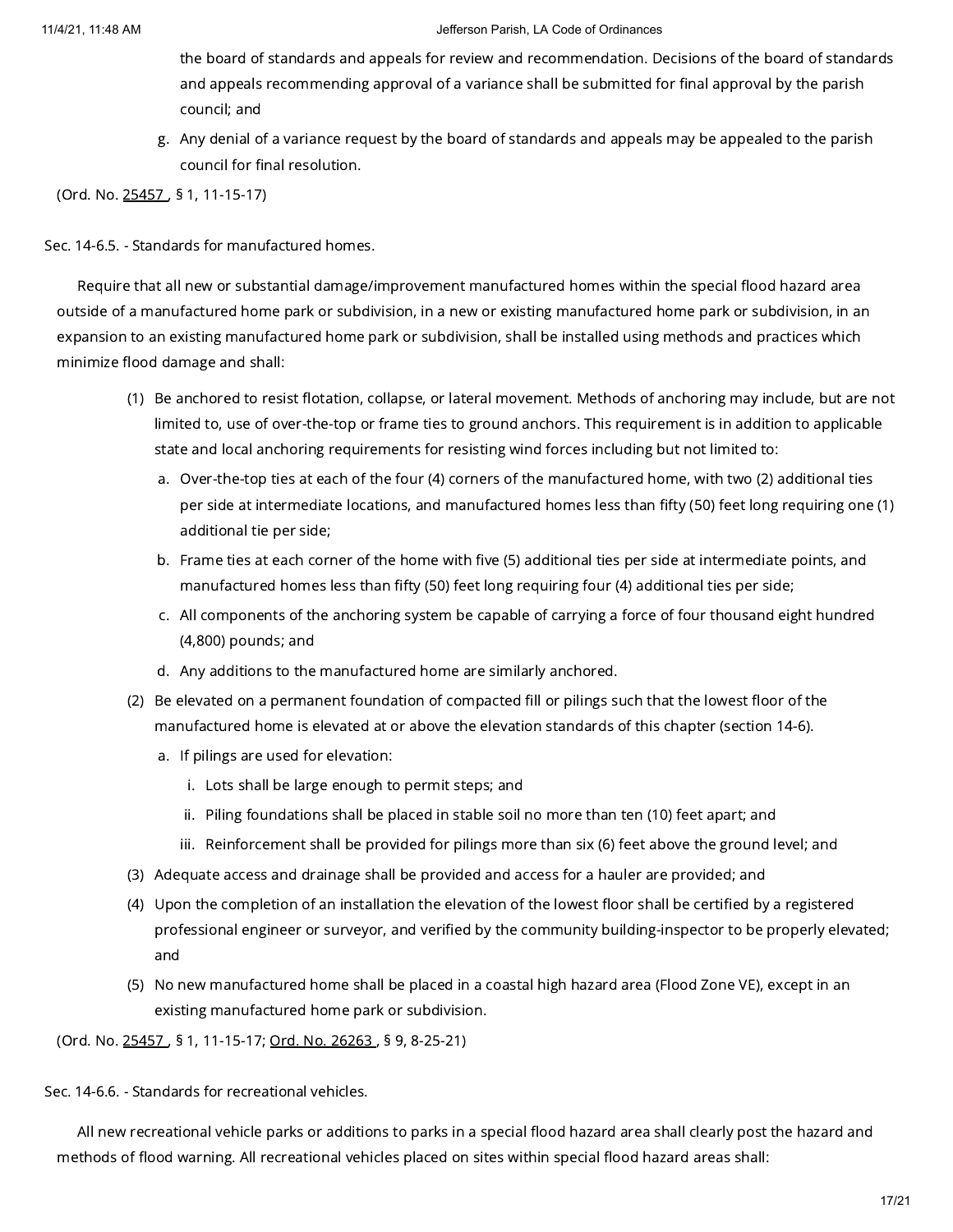- (1) Be on wheels, mobile, fully licensed, attached to the site only by quick disconnect type utilities and security devic
- (2) Be on the site fewer than one hundred eighty (180) consecutive days; and
- (3) Have no attached additions on adjoining foundation; or
- (4) Meet the anchoring and elevation requirements for manufactured homes of this chapter.

(Ord. No. [25457](https://library.municode.com/) , § 1, 11-15-17)

Sec. 14-6.7. - Certification requirements.

When development occurs on property that has been identified by the floodplain administrator as being located in a special flood hazard area or local flood hazard area, the following shall be certified by a registered civil engineer or licensed land surveyor and provided to the department of inspection and code enforcement:

- (1) Flood zone; and
- (2) Base flood elevation; and
- (3) Elevation of the lowest floor of all detached buildings; and
- (4) Elevation of the lowest adjacent grade; and
- (5) Elevation of the highest adjacent grade; and
- (6) Elevation of the centerline of the street; and
- (7) Elevation to which a structure has been flood-proofed (if applicable); and
- (8) Elevation of swimming pools, utilities, and any other structures, as requested by the floodplain administrator; and
- (9) Calculation of vent space for crawlspaces.

(Ord. No. [25457](https://library.municode.com/) , § 1, 11-15-17)

## ARTICLE VII. - (14-7) ADMINISTRATION

Sec. 14-7.1. - Variances.

The board of standards and appeals, as established by the community, shall hear and render judgment on requests for variances from the requirements of this chapter.

- (1) Any applicant for a permit from the department of inspection and code enforcement required by this chapter whose application has been refused or revoked, or any person who has been ordered by the director in incurring any expense, or any person who feels that there are practical difficulties or unnecessary hardships involved in carrying out the strict letter of this chapter, or where it is alleged that there is an error in any order, requirement, decision, or any determination made by the director may, within fifteen (15) days after being notified of such refusal or order, appeal from the decision of the director to the board of standards and appeals by giving the director notice in writing that he does so appeal. Said notice shall be accompanied by a check in the amount indicated in [chapter](https://library.municode.com/) 8, Building Code Amendments of Jefferson Parish, "Schedule of Appeal Fees" payable to the Parish of Jefferson, which amounts is to be retained by the parish.
- (2) It shall be the duty of the board of standards and appeals to:
	- a. Hear and decide appeals where it is alleged there is error in any order, requirement, decision, or determination made by the director in the enforcement of this chapter; and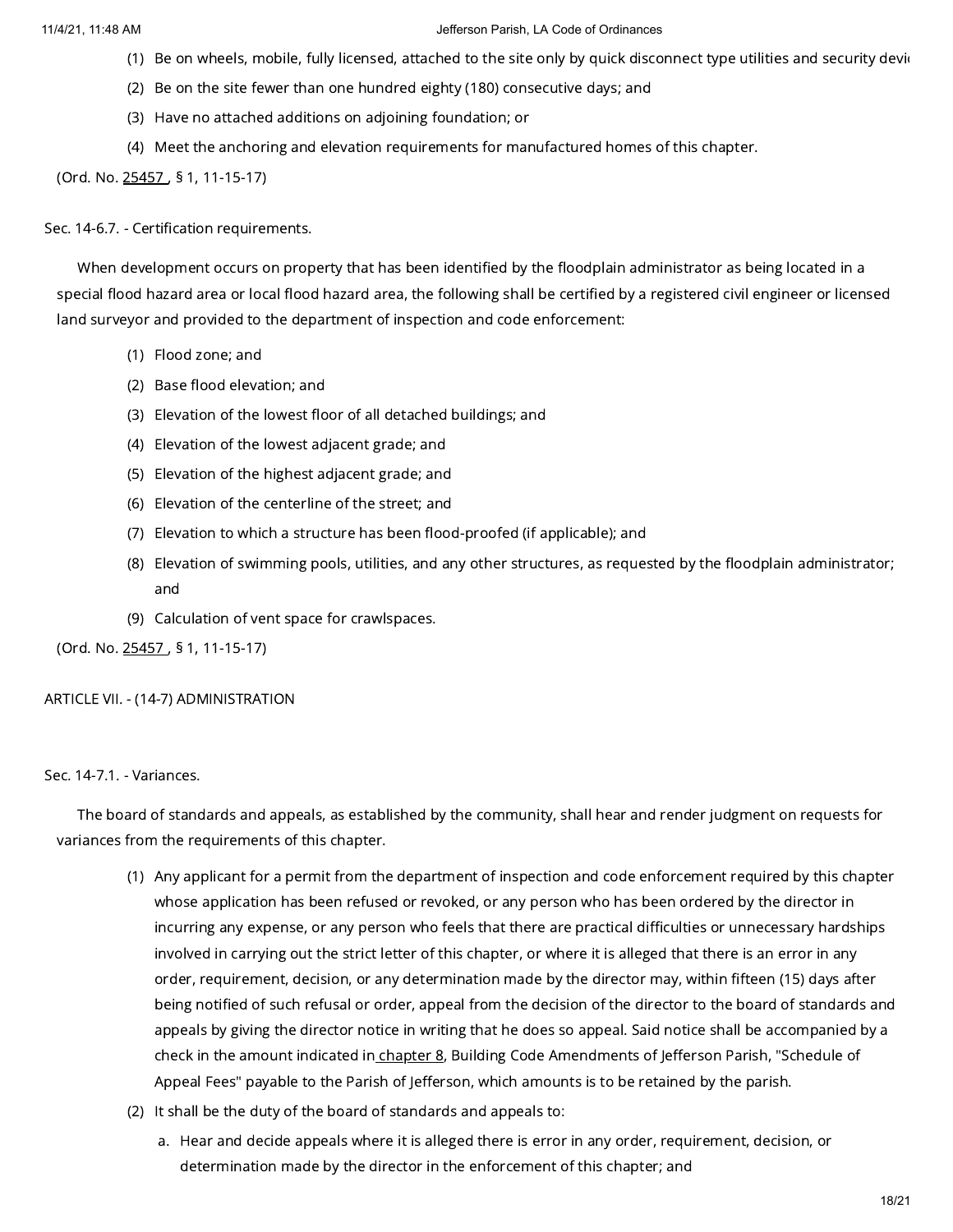- b. Hear and decide all matters referred to it or upon which it is required to pass under this chapter; and
- c. Pass upon appeals where there are practical difficulties or unnecessary hardships in the way of carrying out the strict letter of this chapter, to vary or modify the application of any of the regulations or provisions of this chapter relating to the construction or alteration of buildings or structures so that the spirit of this chapter shall be observed, public safety and welfare secured, and substantial justice done; and
- d. Interpret the intent or meaning of this chapter and so advise the director and to recommend to the council such amendments or revisions which may be required to clarify the wording as well as recommend amendments or revisions as may be required from time to time to meet the changing condition.
- (3) Variances may be issued:
	- a. In cases generally limited to construction and substantial improvements to be erected on a lot of one-half (½) acre or less in size contiguous to and surrounded by lots with existing structures constructed below the base flood elevation, in conformance with:
		- i. A showing of good and sufficient cause; and
		- ii. A determination that failure to grant the variance would result in:
			- (a) Increased flood heights; or
			- (b) Additional threats to public safety; or
			- (c) Extraordinary public expense; or
			- (d) Create nuisances; or
			- (e) Cause fraud on or victimization of the public; or
			- (f) Conflict with existing local laws or ordinances.
	- b. Only upon a determination that the variance is the minimum necessary, considering the flood hazard to affect relief and for other development necessary for the conduct of a functionally dependent use; and
	- c. In situations which could result in an undue delay in construction when all of the above conditions have been met and the requested variance will not increase the cost of the flood insurance, the board may grant a variance.
- (4) In order to execute the above mentioned powers, the board of standards and appeals may reverse or affirm wholly or in part, or may modify the order, requirement, decision, or determination appealed from and may make such order, requirement, decision, or determination of the director, or to decide in favor of the applicant on any matters on which it is required to pass under this chapter.
- (5) Decisions of the board of standards and appeals should state the variances or denials granted and conditions, if any, as they may require in such action. The decisions shall be filed in the department of inspection and code enforcement within ten (10) working days after the hearing and a certified copy sent to the applicant by certified mail. The director must abide in the actions taken by the board.
- (6) In those instances where a variance is granted, the appellate shall be given a written notice that a structure built with the lowest floor elevation below the BFE will then have the cost of flood insurance commensurate with the increased risk resulting from the reduced lowest floor elevation.

(Ord. No. [25457](https://library.municode.com/) , § 1, 11-15-17)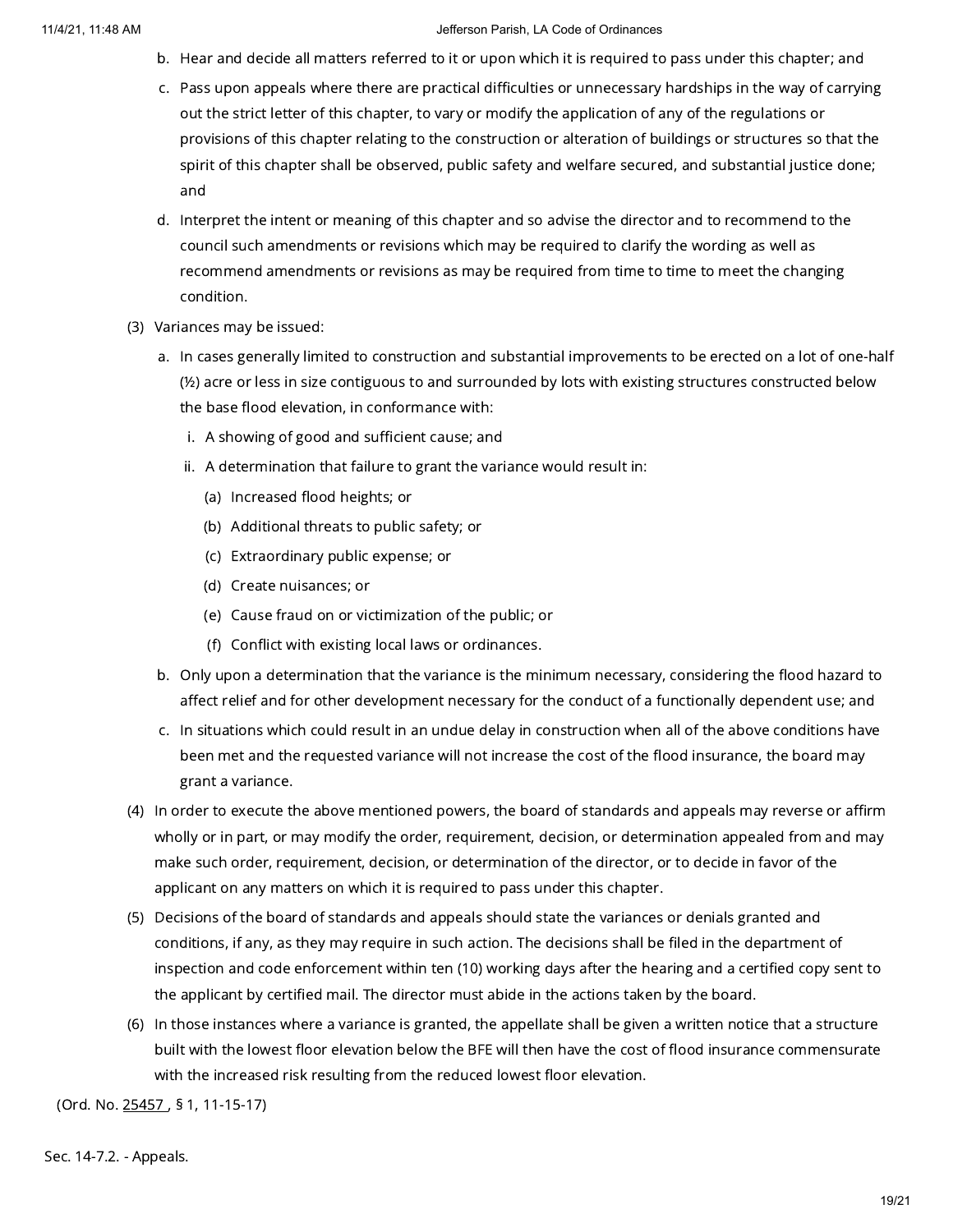If the applicant for a permit, the permittee, or other persons whose property rights may be affected, is dissatisfied with any determination made by the floodplain administrator or board of standards and appeals such person may appeal to the Jefferson Parish Council. Any such appeal shall be in writing, shall state the specific reasons therefore and grounds asserted for relief, and shall be filed with the clerk of the parish council. If it is deemed that the proposed variance may negatively affect the parish's standing in the National Flood Insurance Program, adequate public notice and public hearing shall be required before the parish council may act on the proposal.

(Ord. No. [25457](https://library.municode.com/) , § 1, 11-15-17)

Sec. 14-7.3. - Recording of a variance affidavit.

Any applicant whose variance from the base flood elevation is approved by the board of standards and appeals or the parish council shall record in the conveyance records of the Clerk of Court of Jefferson Parish an affidavit indicating that the applicant's property does not meet the required base flood elevation of the parish. Verification of the applicant's recorded affidavit shall be presented to the department of inspection and code enforcement prior to the issuance of a use and occupancy certificate.

(Ord. No. [25457](https://library.municode.com/) , § 1, 11-15-17)

Sec. 14-7.4. - Penalties for non-compliance.

Under the authority of the Building Code of Jefferson Parish, the director of the department of inspection and code enforcement is authorized to enforce the provisions of the current adopted technical codes. No structure or land shall hereafter be constructed, located, extended, converted, or altered without full compliance with the terms of this chapter and other applicable regulations. The owner or general agent of the building or premises where a violation of any regulation pertinent to the special flood hazard areas has been committed or exists, or the general agent, architect, building contractor, or any other person who assists in any violation of the pertinent flood regulations or who maintains any building or premises in which the violation exists shall be punished as provided in [chapter](https://library.municode.com/) 1, [section](https://library.municode.com/) 1-10, "Penalty: maximum: continuing violations" of this Code.

(Ord. No. [25457](https://library.municode.com/) , § 1, 11-15-17)

Sec. 14-7.5. - Adjoining communities.

- (1) Consideration of overall flood management in the Metropolitan New Orleans area shall be given to individual floodplain management programs in:
	- a. The incorporated cities of: Gretna, Harahan, Kenner, Westwego, New Orleans; and
	- b. The incorporated towns of Jean Lafitte and Grand Isle; and
	- c. The parishes of Orleans, Plaquemines, and St. Charles.
- (2) In riverine situations, adjacent communities and the state coordinating office will be notified prior to any alteration or relocation of a watercourse, and copies of such notification will be submitted to FIA. The floodcarrying capacity of altered or relocated portions of any watercourse will be maintained.

(Ord. No. [25457](https://library.municode.com/) , § 1, 11-15-17)

Sec. 14-7.6. - Priority of flood-prone area regulations.